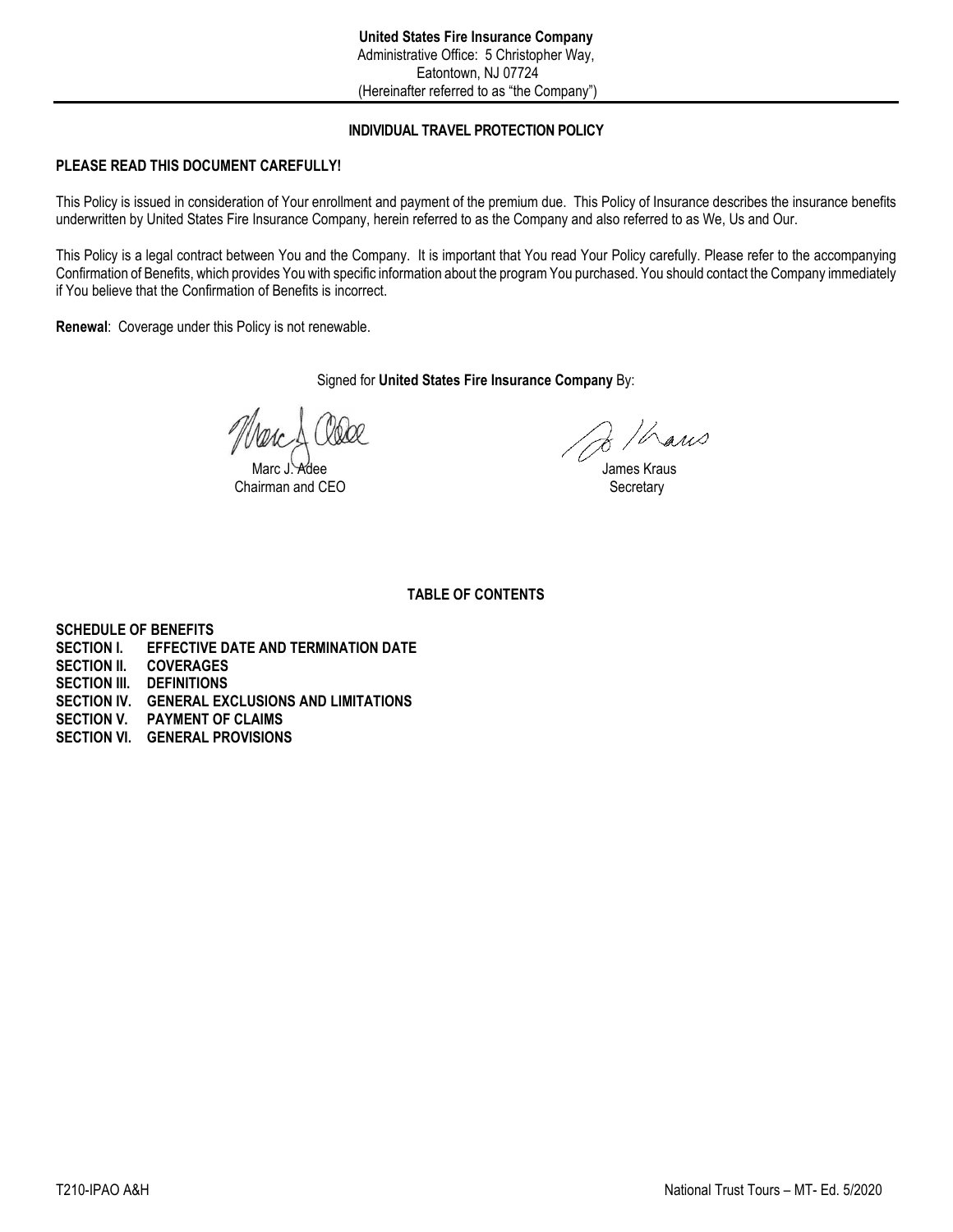## **SCHEDULE OF BENEFITS**

**Benefit Maximum Benefit Amount/Principal Sum**

## **Part B – Travel Insurance Benefits**

| Accidental Death & Dismemberment\$50,000     |  |
|----------------------------------------------|--|
| Accident & Sickness Medical Expense \$50,000 |  |
|                                              |  |
| Emergency Medical Evacuation\$500,000        |  |

## **SECTION I. EFFECTIVE DATE AND TERMINATION DATE**

## **When Coverage For Your Trip Begins – Coverage Effective Date:**

**All Coverages:** Coverage begins when You depart on the first Travel Arrangement (or alternate travel arrangement if You must use an alternate travel arrangement to reach Your Trip destination) for Your Trip. This is Your "Effective Date" and time for all other coverages, except Trip Cancellation and Travel Delay.

## **When Coverage For Your Trip Ends – Coverage Termination Date:**

**All Coverages:** Your coverage automatically ends on the earlier of: 1) the date Your Trip is completed; 2) the Scheduled Return Date; 3) Your arrival at Your return destination on around-trip, or the destination on a one-way trip; 4) cancellation of Your Trip covered by this Policy. Termination of this Policy will not affect a claim for loss that occurs after premium has been paid.

## **Extension of Coverage**:

All coverages under this Policy will be extended if Your entire Trip is covered by this Policy and Your return is delayed due to unavoidable circumstances beyond Your control. This extension of coverage will end on the earlier of the date You reach Your originally scheduled return destination or 7 days after the Scheduled Return Date.

# **SECTION II. COVERAGES**

# **ACCIDENTAL DEATH AND DISMEMBERMENT**

We will pay the percentage of the Principal Sum shown in the Table of Losses below when You, as a result of an Injury occurring during Your Trip sustain a loss shown in the Table of Losses below. The loss must occur within one hundred eighty one (181) days after the date of the Injury causing the loss. The Principal Sum is the Maximum Benefit Amount shown in the Schedule of Benefits.

| <b>Table of Losses</b>        |                       |
|-------------------------------|-----------------------|
| <b>Type of Loss</b>           | <b>Benefit Amount</b> |
| Loss of Life                  | 100% of Principal Sum |
| Loss of both hands            | 100% of Principal Sum |
| Loss of both feet             | 100% of Principal Sum |
| Loss of both eyes             | 100% of Principal Sum |
| Loss of one hand and one foot | 100% of Principal Sum |
| Loss of one hand and one eye  | 100% of Principal Sum |
| Loss of one foot and one eye  | 100% of Principal Sum |
| Loss of one hand              | 50% of Principal Sum  |
| Loss of one foot              | 50% of Principal Sum  |
| Loss of one eye               | 50% of Principal Sum  |

**Loss of hand or hands, or foot or feet**, means severance at or above the wrist joint or ankle joint, respectively.

**Loss of eye or eyes** means the total and irrecoverable loss of the entire sight thereof.

## **EXPOSURE AND DISAPPEARANCE**

We will pay benefits for covered losses that result from Your being unavoidably exposed to the elements because of a Covered Accident occurring during Your Trip. The loss must occur within 365 days after the event that caused the exposure.

If, while insured under this Coverage, You are unavoidably exposed to the elements because of a Covered Accident and suffer a loss for which benefits are payable under this Coverage, such loss will be covered.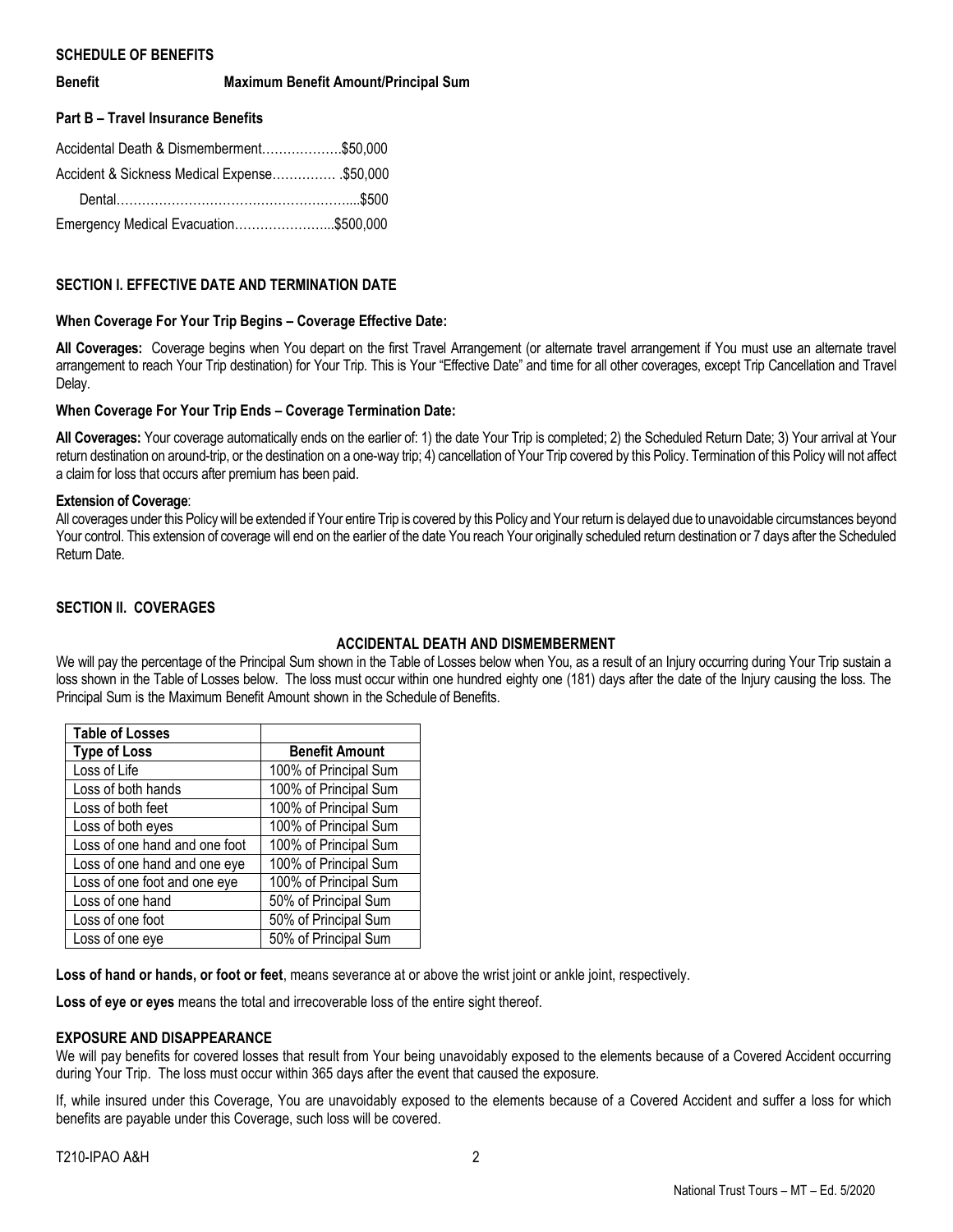If, while insured under this Coverage, You are in an Accident resulting in the disappearance, sinking or damaging of an air or water conveyance on which You are covered by this Coverage, and if Your body has not been found within 52 weeks from the date of the Accident, it will be presumed, unless there is evidence to the contrary, that You suffered loss of life as a result of those Injuries.

These benefits will not duplicate any other benefits payable under the Policy or any coverage(s) attached to the Policy.

# **ACCIDENT & SICKNESS MEDICAL EXPENSE**

Benefits will be paid for the Covered Expense incurred, up to the Maximum Benefit Amount shown in the Schedule of Benefits, as a result of a Covered Accidental Injury or covered Sickness, which first occurs during Your Trip. Only Covered Expenses incurred during Your Trip (of duration of 90 days or less for Sickness) will be reimbursed. Expenses incurred after Your Trip are not covered.

Benefits will not be paid in excess of the Usual and Customary Charges.

Advance payment will be made to a Hospital, up to the Maximum Benefit Amount, if needed to secure Your admission to a Hospital, because of a Covered Accidental Injury or covered Sickness. The authorized travel assistance company will coordinate advance payment to the Hospital.

For the purpose of this benefit:

"Covered Expense" means expense incurred only for the following:

- 1. The medical services, prescription drugs, prosthetics, therapeutic services and supplies ordered or prescribed by a Legally Qualified Physician as Medically Necessary for treatment;
- 2. Hospital or ambulatory medical-surgical center services;
- 3. Transportation furnished by a professional ambulance company to and/or from a Hospital**.**

These benefits will not duplicate any benefits payable under the Policy or any coverage(s) attached to the Policy.

## **EMERGENCY MEDICAL EVACUATION AND RETURN OF REMAINS**

When You suffer loss of life for any reason or incur a Sickness or Injury during the course of Your Trip, the following benefits are payable, up to the Maximum Benefit Amount shown in the Schedule of Benefits.

**1. Emergency Medical Evacuation**: If the local attending Legally Qualified Physician and the authorized travel assistance company determine that transportation to a Hospital or medical facility is Medically Necessary to treat an unforeseen Sickness or Injury which is acute or life threatening and adequate Medical Treatment is not available in the immediate area, the Transportation Expense incurred will be paid for the Usual and Customary Charges for transportation to the closest Hospital or medical facility capable of providing that treatment.

If You are traveling alone and will be hospitalized for more than 7 consecutive days and Emergency Evacuation is not imminent, benefits will be paid to transport one person, chosen by You, by Economy Transportation, for a single visit to and from Your bedside.

If You are in the Hospital for more than 7 consecutive days and Your dependent children who are under 18 years of age and accompanying You on Your Trip are left unattended, Economy Transportation will be paid to return the dependents to their home (with an attendant, if considered necessary by the authorized travel assistance company).

**2. Return of Remains**: In the event of Your death during a Trip, the expense incurred will be paid for minimally necessary casket or air tray, preparation and transportation of Your remains to Your primary place of residence in the United States of America or to the place of burial.

Benefits are paid less the value of Your original unused return travel ticket.

If benefits are payable and You have other insurance that may provide benefits for this same loss, We reserve the right to recover from such other insurance. You shall:

- a) notify the Company of any other insurance;
- b) help the Company exercise the Company's rights in any reasonable way that the Company may request, including the filing and assignment of other insurance benefits;
- c) not do anything after the loss to prejudice the Company's rights; and
- d) reimburse to the Company, to the extent of any payment the Company has made, for benefits received from such other insurance.

These benefits will not duplicate any other benefits payable under the Policy or any coverage(s) attached to the Policy.

## **SECTION III. DEFINITIONS**

**"Accident"** means a sudden, unexpected unusual specific event that occurs at an identifiable time and place, and shall also include exposure resulting from a mishap to a conveyance in which You are traveling.

**"Actual Cash Value"** means current replacement cost for items of like kind and quality.

**"Additional Transportation Cost"** means the actual cost incurred for one-way Economy Transportation by Common Carrier reduced by the value of an unused travel ticket.

**"Air Carrier"** means any air conveyance operating under a valid license for the transportation of passengers for hire.

T210-IPAO A&H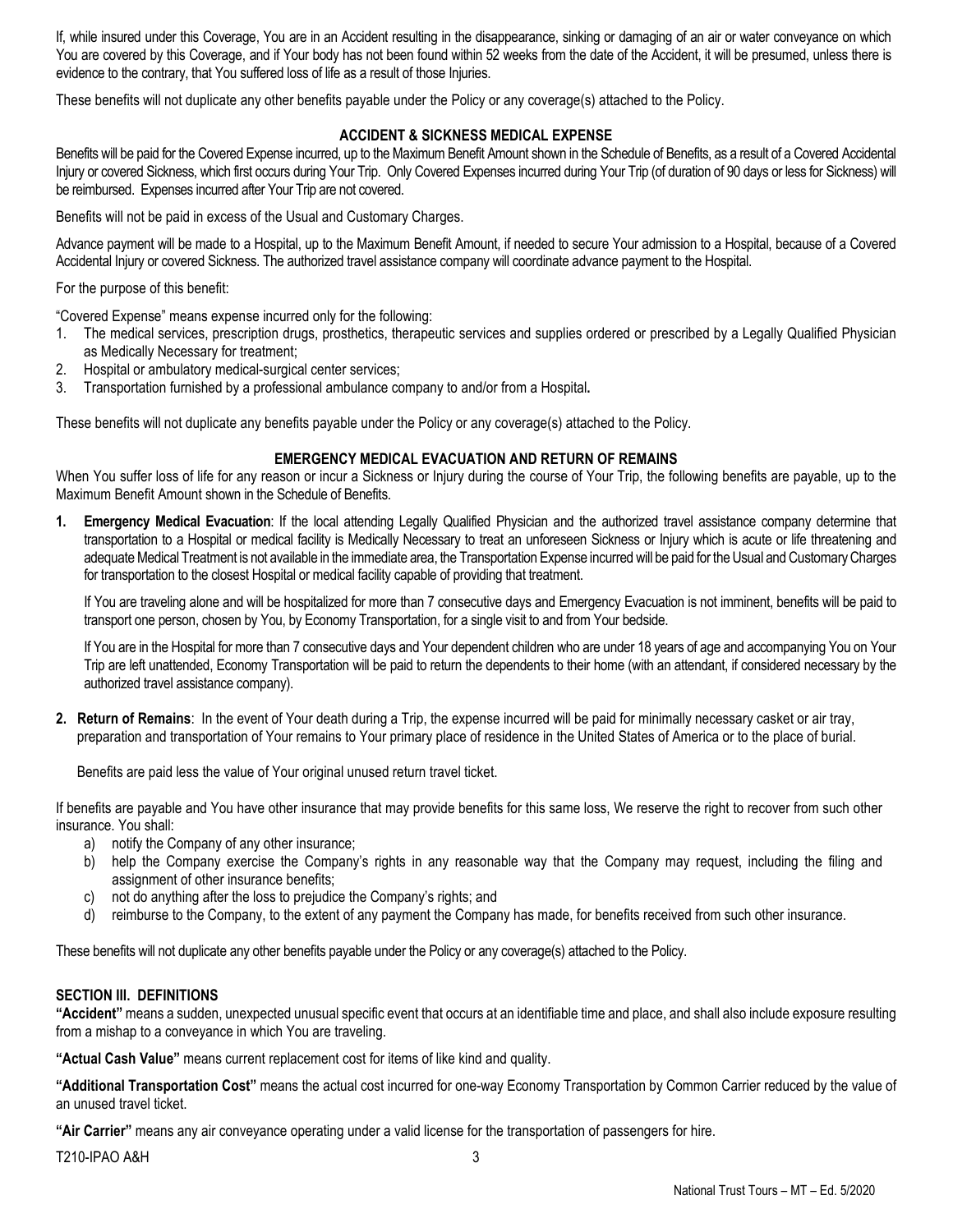**"Baggage and Personal Effects"** means luggage, personal possessions and travel documents taken by You on Your Trip.

**"Bankruptcy or Default"** means the total cessation of operations due to insolvency, with or without the filing of a bankruptcy petition by an airline, or cruise line, or other travel provider, provided the Bankruptcy or Default occurs more than 14 days following Your Effective Date for the Trip Cancellation Benefits. There is no coverage for the Bankruptcy or Default of any person, organization, agency or firm from whom You purchased Travel Arrangements supplied by others.

**"Business Partner"** means an individual who (a) is involved in a legal general partnership with You and (b) is actively involved in the day to day management of Your business.

**"Caregiver"** means an individual employed for the purpose of providing assistance with activities of daily living to You or to Your Family Member who has a physical or mental impairment. The Caregiver must be employed by You or Your Family Member. A Caregiver is not a babysitter; childcare service, facility or provider; or persons employed by any service, provider or facility to supply assisted living or skilled nursing personnel.

**"Child Caregiver"** means an individual providing basic childcare service needs for Your minor children under the age of 18 while You are on the Trip without the minor children. The arrangement of being the Child Caregiver while You are on the Trip must be made 30 or more days prior to the Scheduled Departure Date.

**"Coinsurance"** means the amount of Usual and Customary Charges for which the Insured is responsible for a specified coverage.

**"Common Carrier"** means any land, sea, or air conveyance operating under a valid license for the transportation of passengers for hire.

**"Complications of Pregnancy"** means conditions (when the pregnancy is not terminated) whose diagnoses are distinct from pregnancy but are adversely affected by pregnancy or are caused by pregnancy. These conditions include acute nephritis, nephrosis, cardiac decompensation, missed abortion and similar medical and surgical conditions of comparable severity. Complications of Pregnancy also include nonelective cesarean section, ectopic pregnancy which is terminated and spontaneous termination of pregnancy, which occurs during a period of gestation in which a viable birth is not possible.

Complications of Pregnancy does not include false labor, occasional spotting, Physician-prescribed rest during the period of pregnancy, morning sickness, hyperemesis gravidarum, preeclampsia and similar conditions associated with the management of a difficult pregnancy not constituting a nosologically distinct complication of pregnancy.

**"Covered Accident"** means an Accident that occurs while coverage is in force and results in a loss for which benefits are payable.

**"Economy Transportation"** means the lowest published available transportation rate for a ticket on a Common Carrier matching the original class of transportation that You purchased for Your Trip.

**"Elective Treatment and Procedures"** means any medical treatment or surgical procedure that is not medically necessary, including any service, treatment, or supplies that are deemed by the federal, or a state or local government authority, or by Us to be research or experimental or that is not recognized as a generally accepted medical practice.

**"Excluded Country"** means one of the following countries from which Non-Medical Emergency Evacuations are not available such as Afghanistan, Chechnya, Democratic Republic of the Congo, Iran, Iraq, Israel West Bank, Israel Gaza Strip, Ivory Coast, Lebanon, Libya, North Korea, Somalia, Sudan, Syria, or any country subject to the administration and enforcement of U.S. economic embargoes and trade sanctions by the OFFICE OF FOREIGN ASSET CONTROLS (OFAC);

**"Family Member"** means any of the following: Your or Your Traveling Companion's legal spouse (or common-law spouse where legal), legal guardian or ward, son or daughter (adopted, foster, step or in-law), brother or sister (includes step or in-law), parent (includes step or in-law), grandparent (includes in-law), grandchild, aunt, uncle, niece or nephew, Domestic Partner, Caregiver, or Child Caregiver.

**"Home"** means Your primary place of residence.

**"Hospital"** means (a) a place which is licensed or recognized as a general hospital by the proper authority of the state in which it is located: (b) a place operated for the care and treatment of resident inpatients with a registered graduate nurse (RN) always on duty and with a laboratory and X-ray facility: (c) a place recognized as a general hospital by the Joint Commission on the Accreditation of Hospitals; (d) other than a residence, a place where treatment in a Hyperbaric chamber can be received. Not included is a hospital or institution licensed or used principally: (1) for the treatment or care of drug addicts or alcoholics: or (2) as a clinic continued or extended care facility, skilled nursing facility, convalescent home, rest home, nursing home or home for the aged.

**"Inclement Weather"** means any weather condition that delays the scheduled arrival or departure of a Common Carrier.

**"Injury" or "Injuries"** means bodily harm caused by an Accident which: 1) occurs while Your coverage is in effect under the Policy; and 2) requires examination and treatment by a Legally Qualified Physician. The Injury must be the direct cause of loss and must be independent of all other causes and must not be caused by, or result from, Sickness.

**"Insured"** means a person(s) who is booked to travel on a Trip, and for whom the required premium is paid, also referred to as You and Your.

**"Intoxicated"** mean a blood alcohol level that equals or exceeds the legal limit for operating a motor vehicle in the state or jurisdiction where You are located at the time of an incident.

**"Legally Qualified Physician"** means a physician or a Christian Science Practitioner: (a) other than You, a Traveling Companion or a Family Member; (b) practicing within the scope of his or her license; and (c) recognized as a physician in the place where the services are rendered.

**"Maximum Benefit Amount"** means the maximum amount payable for coverage provided to You as shown in the Schedule of Benefits.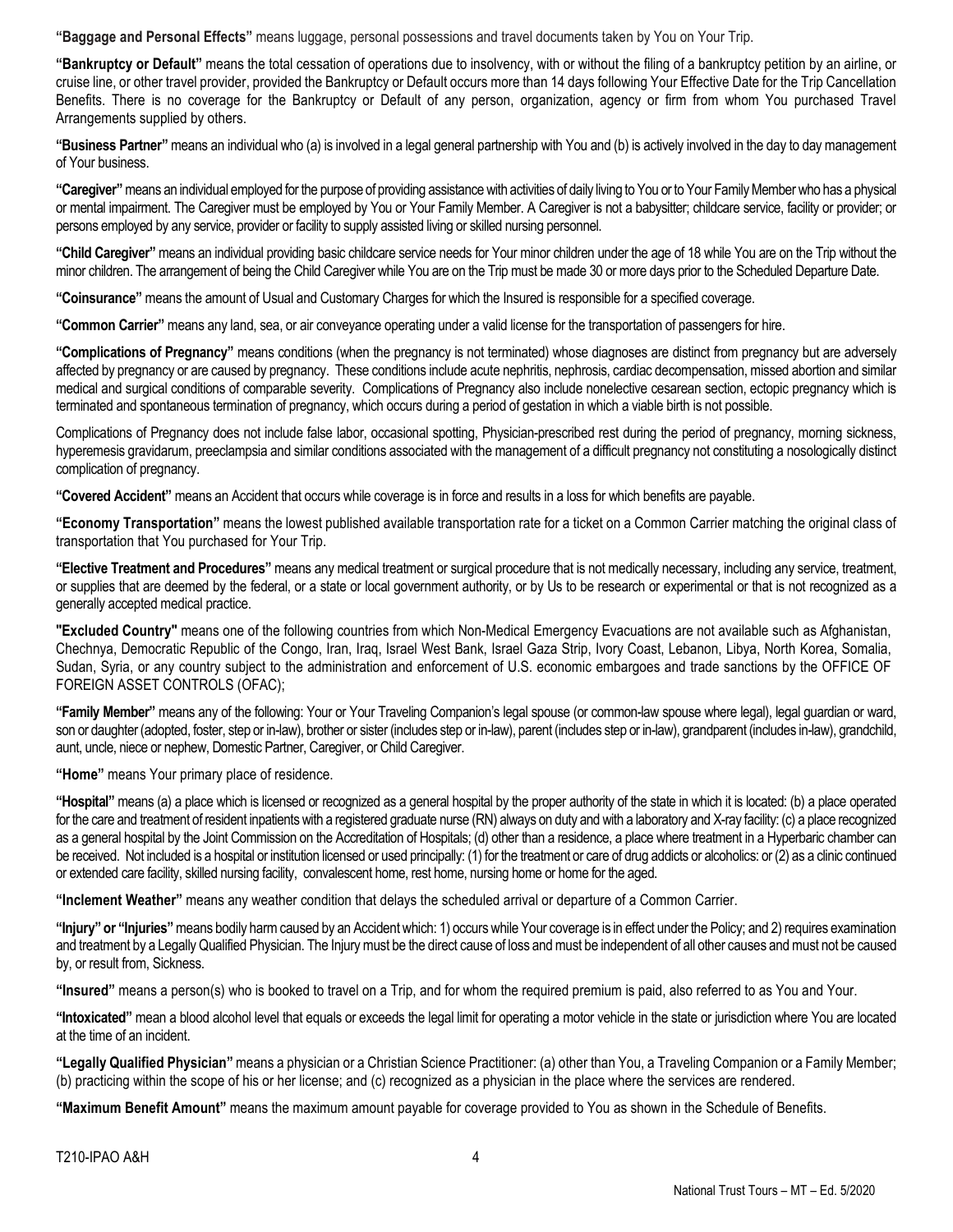**"Medically Fit to Travel**" means based on assessment a Legally Qualified Physician has advised You, a Traveling Companion, Family Member or Business Partner booked to travel with You in writing that there is no medical condition, illness, Injury or Sickness that would likely interfere with a Trip at the time of purchase of Coverage for a Trip**.**

**"Medically Necessary"** means a service which is appropriate and consistent with the treatment of the condition in accordance with accepted standards of community practice.

**"Medical Treatment"** means examination and treatment by a Legally Qualified Physician for a condition which first manifested itself, worsened or became acute or had symptoms which would have prompted reasonable person to seek diagnosis, care or treatment.

**"Natural Disaster"** means a flood, hurricane, tornado, earthquake, mudslide, tsunami, avalanche, landslide, volcanic eruption, fire, wildfire or blizzard that is due to natural causes.

**"Partial Hospitalization"** means an outpatient program specifically designed for the diagnosis or active treatment of a serious mental disorder when there is a reasonable expectation for improvement or when it is necessary to maintain a patient's functional level and prevent relapse or full hospitalization. Partial hospital programs are usually furnished by a hospital as distinct and organized intensive ambulatory treatment service of less than 24-hour daily care.

**"Payments or Deposits"** means the cash, check, or credit card amounts actually paid for Your Trip. Certificates, vouchers, discounts, credits, frequent traveler or frequent flyer rewards, miles or points applied (in part or in full) towards the cost of Your Travel Arrangements are not Payments or Deposits as defined herein.

**"Penalty"** means a fee assessed for canceling a reservation. For airline tickets, the cancellation penalty is usually collected by refunding only a portion of the ticket price. For hotel reservations, the cancellation penalty is charged to the credit card or deposit used to secure the reservation.

**"Pre-Existing Condition"** means an illness, disease, or other condition during the 60 day period immediately prior to the date Your coverage is effective for which You or Your Traveling Companion, Business Partner or a Family Member scheduled or booked to travel with You: 1) received or received a recommendation for a test, examination, or medical treatment for a condition which first manifested itself, worsened or became acute or had symptoms which would have prompted a reasonable person to seek diagnosis, care or treatment; or 2) took or received a prescription for drugs or medicine. Item (2) of this definition does not apply to a condition which is treated or controlled solely through the taking of prescription drugs or medicine and remains treated or controlled without any adjustment or change in the required prescription throughout the 60 day period before coverage is effective under this Policy.

**"Prepaid"** means Payments or Deposits paid by You for Travel Arrangements for Your Trip prior to Your actual or Scheduled Departure Date. Payments or Deposits for shore excursions, theater, concert or event tickets or fees, or sightseeing, if such arrangements are made during Your Trip and are to be used prior to the Scheduled Return Date of Your Trip, are not considered Prepaid as defined herein.

**"Scheduled Departure Date"** means the date on which You are originally scheduled to leave on Your Trip.

**"Scheduled Return Date"** means the date on which You are originally scheduled to return to the point of origin or the original final destination of Your Trip.

**"Sickness"** means an illness or disease of the body which: 1) requires examination and treatment by a Legally Qualified Physician, and 2) commences while Your coverage is in effect.

**"Strike"** means any organized and legally sanctioned labor disagreement resulting in a stoppage of work: (a) as a result of a combined effort of workers which was unannounced and unpublished at the time travel services were purchased; and (b) which interferes with the normal departure and arrival of a Common Carrier.

**"Terrorist Incident"** means an act of violence, that is deemed terrorism by the United States Government other than civil disorder or riot (that is not an act of war, declared or undeclared) that results in loss of life or major damage to property, by any person acting alone or in association with other persons on behalf of or in connection with any organization which is generally recognized as having the intent to overthrow or influence the control of any other government. The Terrorist Incident must be documented in a Travel Warning issued by the United States' Department of State advising Americans to avoid that certain country.

**"Third Party"** means a person or entity other than You or the Company.

**"Transportation Expense"** means the cost of Medically Necessary conveyance, personnel, services or supplies.

**"Travel Arrangements"** means: (a) transportation; (b) accommodations; and (c) other specified services arranged by the Travel Supplier for Your Trip.

**"Travel Advisory or Travel Warning"** means U.S. State Department communication advising caution in traveling to specified destinations due to reasons such as armed violence, civil or political unrest, high incidence of crime (specially kidnapping and/or murder), natural disaster or outbreak of one or more contagious diseases.

**"Traveling Companion"** means a person or persons whose names appear with Yours on the same Travel Arrangements and who, during Your Trip, will accompany You.

**"Travel Supplier"** means any entity or organization that coordinates or supplies travel services for You.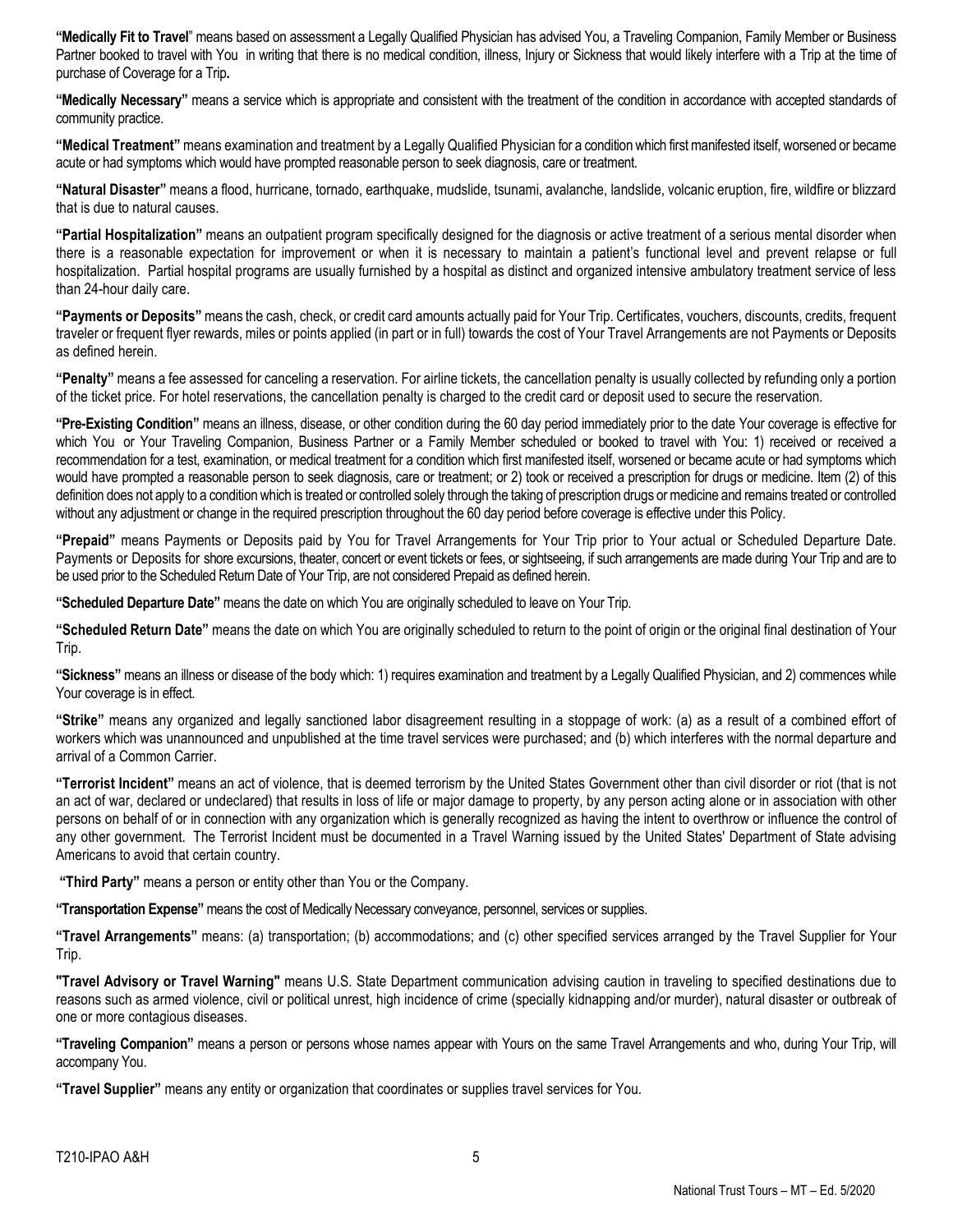**"Trip"** means a scheduled trip for which coverage for Travel Arrangements is requested and the premium is paid prior to Your actual or Scheduled Departure Date of Your Trip.

**"Us", "We", "Our"** means United States Fire Insurance Company**.**

**"Usual and Customary Charges"** means those comparable charges for similar treatment, services and supplies in the geographic area where treatment is performed.

## **SECTION IV. GENERAL EXCLUSIONS AND LIMITATIONS**

#### **Benefits are not payable for any loss due to, arising or resulting from:**

- 1. suicide, attempted suicide or any intentionally self-inflicted injury of You, a Traveling Companion, Family Member or Business Partner booked to travel with You , while sane or insane;
- 2. an act of declared or undeclared war;
- 3. participating in maneuvers or training exercises of an armed service, except while participating in weekend or summer training for the reserve forces of the United States, including the National Guard;
- 4. mountaineering (engaging in the sport of scaling mountains generally requiring the use of picks, ropes, or other special equipment);
- 5. participating as a member of a team in an organized sporting competition or participating as a professional in a stunt, athletic or sporting event or competition;
- 6. piloting or learning to pilot or acting as a member of the crew of any aircraft;
- 7. being Intoxicated as defined herein, or under the influence of any controlled substance unless as administered or prescribed by a Legally Qualified Physician;
- 8. the commission of or attempt to commit a felony or being engaged in an illegal occupation;
- 9. dental treatment (except as coverage is otherwise specifically provided herein);
- 10. amounts which exceed the Maximum Benefit Amount for each coverage as shown in the Schedule of Benefits;
- 11. due to a Pre-Existing Condition, as defined in the Policy. The Pre-Existing Condition Limitation does not apply to the Emergency Medical Evacuation or return of remains coverage;
- 12. medical treatment during or arising from a Trip undertaken for the purpose or intent of securing medical treatment;
- 13. Bankruptcy or Default or failure to supply services by a supplier of travel services;
- 14. due to loss or damage (including death or injury) and any associated cost or expense resulting directly from the discharge, explosion or use of any device, weapon or material employing or involving chemical, biological, radiological or similar agents, whether in time of peace or war, and regardless of who commits the act and regardless of any other sequence thereto.
- 15. an assessment from a Legally Qualified Physician advising You in writing that You, a Traveling Companion, Family Member or Business Partner booked to travel with You are not Medically Fit to Travel, as defined in the Policy, at the time of purchase of Coverage for a Trip.

#### **PRE-EXISTING CONDITION EXCLUSION:**

The Company will not pay for any expense as a result of any illness, disease, or other condition during the 60 day period immediately prior to the date Your coverage is effective for which You or Your Traveling Companion, Business Partner or a Family Member scheduled or booked to travel with You: 1)received or received a recommendation for a test, examination, or medical treatment for a condition which first manifested itself, worsened or became acute or had symptoms which would have prompted a reasonable person to seek diagnosis, care or treatment; or 2) took or received a prescription for drugs or medicine. Item (2) of this Exclusion does not apply to a condition which is treated or controlled solely through the taking of prescription drugs or medicine and remains treated or controlled without any adjustment or change in the required prescription throughout the 60 day period before coverage is effective under this Policy.

#### **Waiver of the Pre-Existing Condition Exclusion**

The exclusion for Pre-Existing Condition will be waived provided:

- a) Your Payment or Deposit for this Policy is received within 21 days of the date Your initial Payment or Deposit for Your Trip is received; and
- b) You insure all Prepaid Trip costs that are subject to cancellation penalties or restrictions; and
- c) You are not disabled from travel at the time Your premium is paid.

## **SECTION V. PAYMENT OF CLAIMS**

**Claim Procedures: Notice of Claim**: Notice of claim must be reported within 20 days after a loss occurs or as soon as is reasonably possible. You or someone on Your behalf may give the notice. The notice should be given to Us or Our designated representative and should include sufficient information to identify You .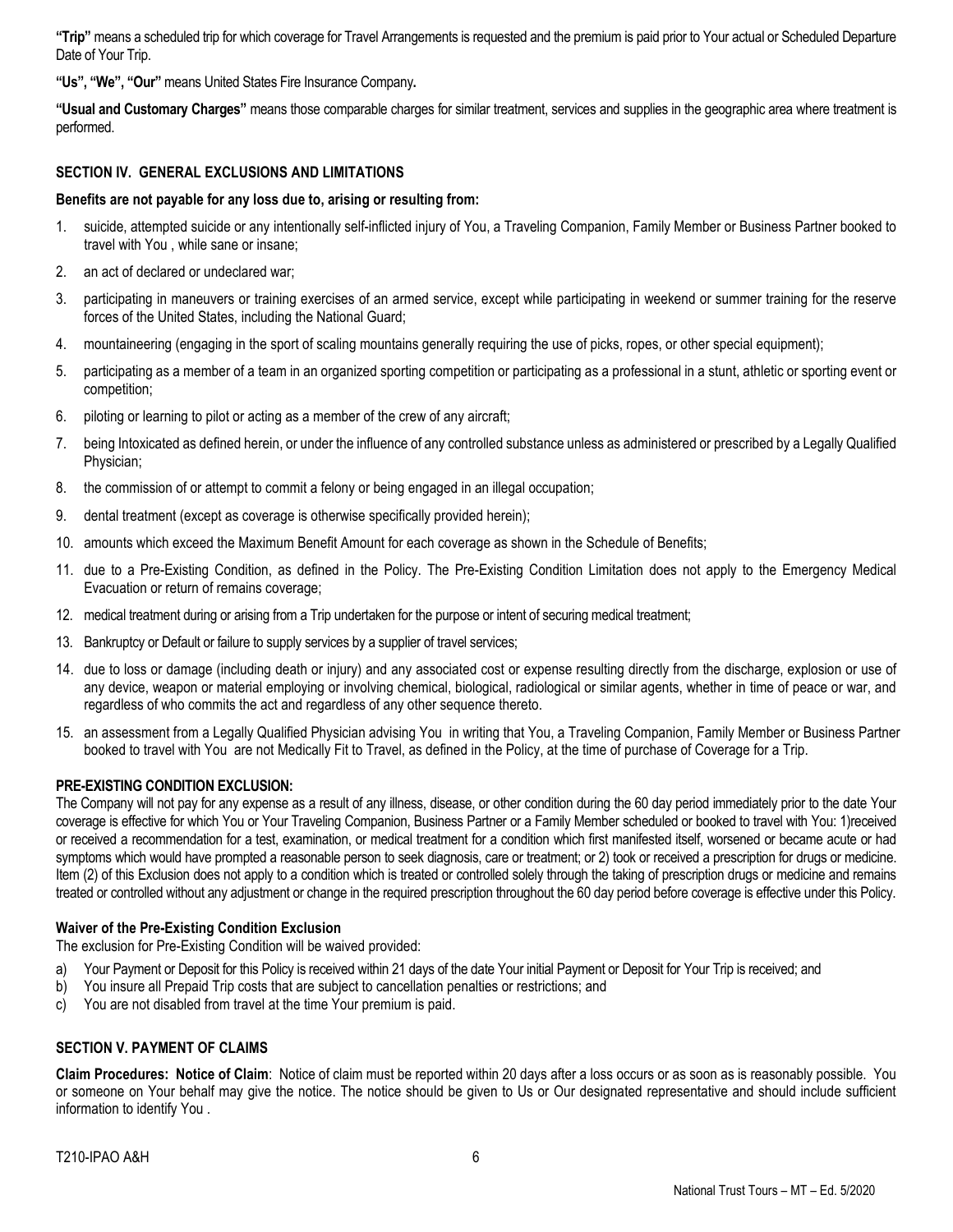**Claim Procedures: Claim Forms**: When notice of claim is received by Us or Our designated representative, forms for filing proof of loss will be furnished. If these forms are not sent within 15 days, the proof of loss requirements can be met by You sending Us a written statement of what happened. This statement must be received within the time given for filing proof of loss.

**Claim Procedures: Proof of Loss**: Proof of loss must be provided within 90 days after the date of the loss or as soon as is reasonably possible. Proof must, however, be furnished no later than 12 months from the time it is otherwise required, except in the absence of legal capacity.

**Payment of Claims: When Paid**: We, or Our designated representative, will pay the claim after receipt of acceptable proof of loss.

**Payment of Claims**: **To Whom Paid**: Benefits for loss of life will be paid to Your designated beneficiary. If a beneficiary is not otherwise designated by You , benefits for loss of life will be paid to the first of the following surviving preference beneficiaries:

- a) Your spouse;
- b) Your child or children jointly:
- c) Your parents jointly if both are living or the surviving parent if only one survives;
- d) Your brothers and sisters jointly; or
- e) Your estate.

All other Benefits will be paid directly to You, unless otherwise directed. Any accrued benefits unpaid at Your death will be paid to Your estate. If You have assigned Your benefits, We will honor the assignment if a signed copy has been filed with us. We are not responsible for the validity of any assignment.

All or a portion of all benefits provided by the Policy may, at Our option, be paid directly to the provider of the service(s) to You. All benefits not paid to the provider will be paid to You

**Subrogation:** If the Company has made a payment for a loss under this Policy, and the person to or for whom payment was made has a right to recover damages from the Third Party responsible for the loss, the Company will be subrogated to that right. You shall help the Company exercise the Company's rights in any reasonable way that the Company may request: nor do anything after the loss to prejudice the Company's rights: and in the event You recover damages from the Third Party responsible for the loss, You will hold the proceeds of the recover for the Company in trust and reimburse the Company to the extent of the Company's previous payment for the loss.

## **SECTION VI. GENERAL PROVISIONS**

**Entire Contract: Changes:** This Policy and any attachments are the entire contract of insurance. No agent may change it in any way. Only an officer of the Company can approve a change. Any such change must be shown in this Policy or its attachments.

**Excess Insurance**: The insurance provided by this Certificate shall be in excess of all other valid and collectible Insurance or indemnity. If at the time of the occurrence of any loss there is other valid and collectible insurance or indemnity in place, the Company shall be liable only for the excess of the amount of loss, over the amount of such other insurance or indemnity, and applicable deductible. Recovery of losses from other parties does not result in a refund of premium paid.

**Legal Actions:** All policy terms will be interpreted under the laws of the state in which the Policy was issued. No legal action may be brought to recover on the Policy within 60 days after written Proof of Loss has been furnished. No legal action for a claim may be brought against Us after 3 years from the time written Proof of Loss is required to be furnished.

**Concealment and Misrepresentation:** The entire coverage will be void, if before, during or after a loss, any material fact or circumstance relating to this Policy or claim has been concealed or misrepresented.

**Other Insurance with the Company:** You may be covered under only one travel Policy with the Company for each Trip. If You are covered under more than one such Policy, You may select the coverage that is to remain in effect. In the event of death, the selection will be made by the beneficiary or estate. Premiums paid (less claims paid) will be refunded for the duplicate coverage that does not remain in effect.

**Reductions in the Amount of Insurance:** The applicable benefit amount will be reduced by the amount of benefits, if any, previously paid for any loss or damage under this Policy for Your Trip.

**Termination of This Policy**: Termination of this Policy will not affect a claim for Loss which occurs while the Policy is in force.

**Transfer of Coverage:** Coverage under this Policy cannot be transferred to anyone else.

**Controlling Law:** Any part of this Policy that conflicts with the state law where this Policy is issued is changed to meet the requirements of that state's law.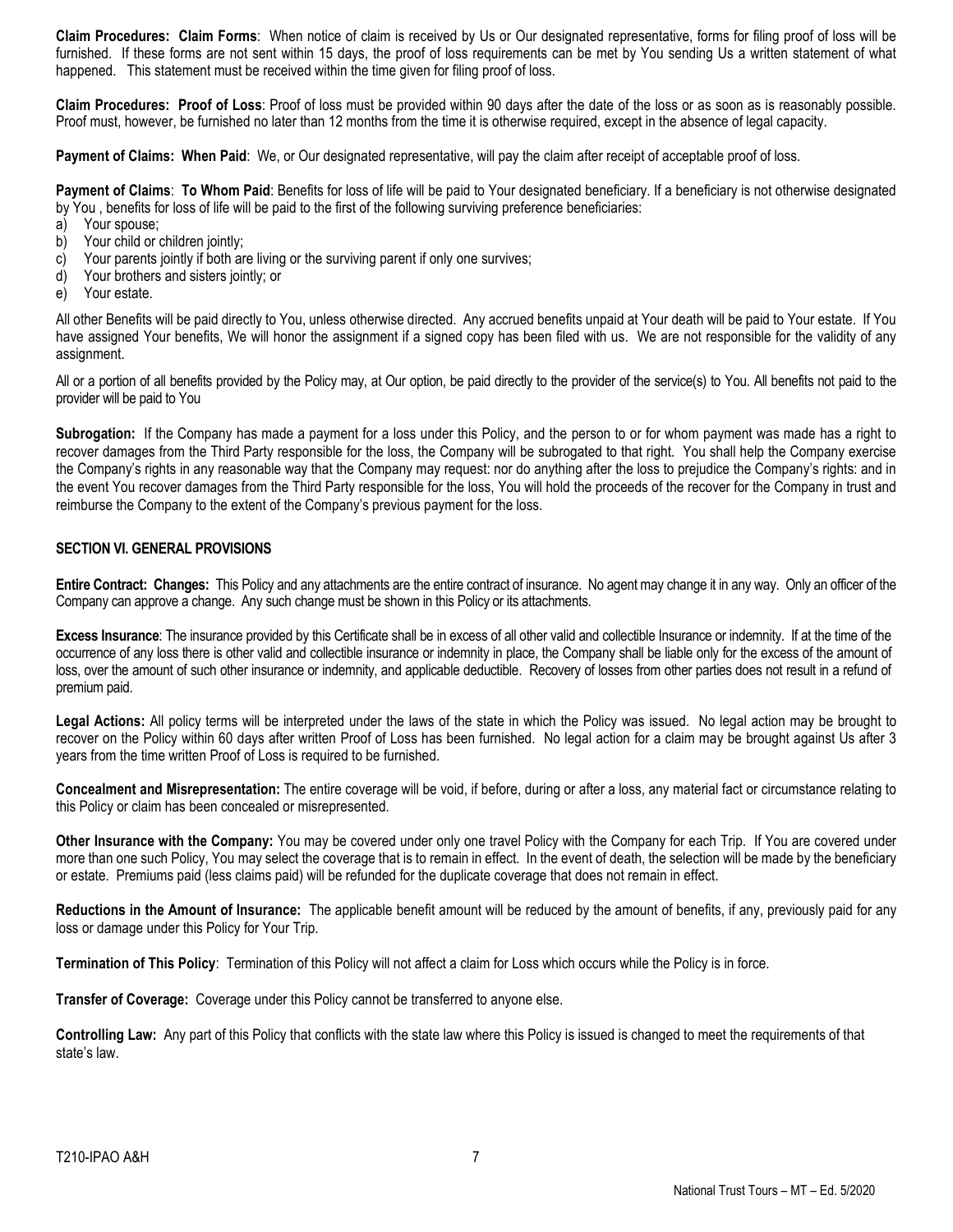# **INDIVIDUAL TRAVEL PROTECTION POLICY**

# **PLEASE READ THIS DOCUMENT CAREFULLY!**

This Policy is issued in consideration of Your enrollment and payment of the premium due. This Policy of Insurance describes the insurance benefits underwritten by United States Fire Insurance Company, herein referred to as the Company and also referred to as We, Us and Our.

This Policy is a legal contract between You and the Company. It is important that You read Your Policy carefully. Please refer to the accompanying Confirmation of Benefits, which provides You with specific information about the program You purchased. You should contact the Company immediately if You believe that the Confirmation of Benefits is incorrect.

**Renewal**: Coverage under this Policy is not renewable.

Signed for **United States Fire Insurance Company** By:

Marc J. Adee<br>
airman and CEO<br>
Secretary
Secretary Chairman and CEO

Do / hans

**TABLE OF CONTENTS**

**SCHEDULE OF BENEFITS SECTION I. EFFECTIVE DATE AND TERMINATION DATE**

- **SECTION II. COVERAGES**
- **SECTION III. DEFINITIONS**
- **SECTION IV. GENERAL EXCLUSIONS AND LIMITATIONS**
- **SECTION V. PAYMENT OF CLAIMS**
- **SECTION VI. GENERAL PROVISIONS**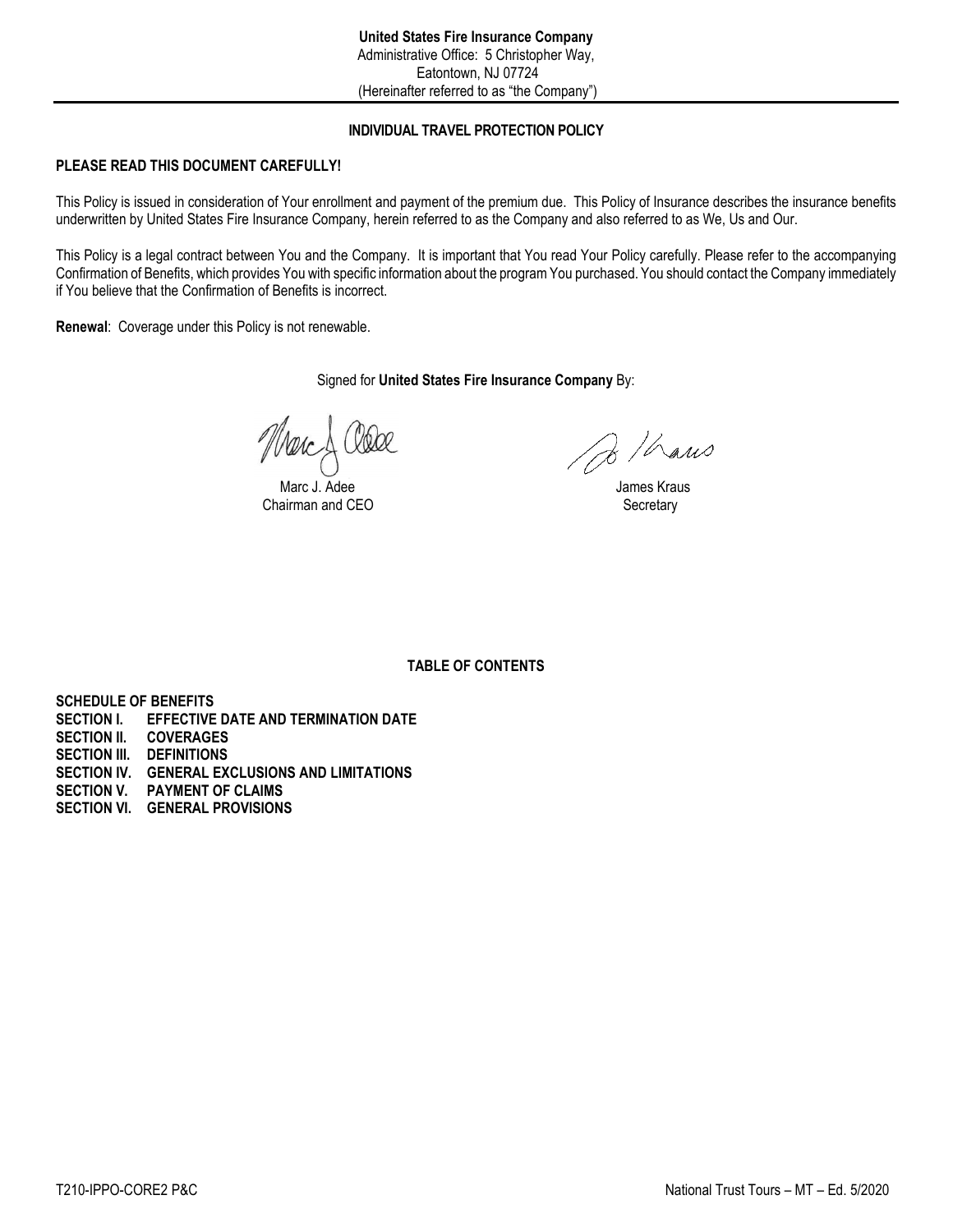## **SCHEDULE OF BENEFITS**

| <b>Benefit</b>                             | <b>Maximum Benefit Amount</b> |
|--------------------------------------------|-------------------------------|
|                                            |                               |
|                                            |                               |
|                                            |                               |
| Travel Delay (Up to \$200 Per Day) \$1,000 |                               |
| Baggage and Personal Effects \$2,500       |                               |
|                                            |                               |
|                                            |                               |

## **Optional Coverage**

*Applicable only when specifically requested on the application and the appropriate additional premium has been paid and purchase confirmed on Your Confirmation of Benefits.*

Cancel For Any Reason Benefit ............Up To 70% of Non-Refundable Trip Cost

# **SECTION I. EFFECTIVE DATE AND TERMINATION DATE**

## **When Coverage For Your Trip Begins – Coverage Effective Date:**

**Trip Cancellation**: Coverage begins at 12:01 a.m. on the day after the date the appropriate premiumfor this Policy for Your Trip is received by Travel Insurance Services.

**All Other Coverages:** Coverage begins when You depart on the first Travel Arrangement (or alternate travel arrangement if You must use an alternate travel arrangement to reach Your Trip destination) for Your Trip. This is Your "Effective Date" and time for all other coverages, except Trip Cancellation.

## **When Coverage For Your Trip Ends – Coverage Termination Date:**

**Trip Cancellation:** Your coverage automatically ends on the earlier of: 1) the date and time You depart on Your Trip; or 2) the date and time You cancel Your Trip.

**All Other Coverages:** Your coverage automatically ends on the earlier of: 1) the date Your Trip is completed; 2) the Scheduled Return Date; 3) Your arrival at Your return destination on around-trip, or the destination on a one-way trip; 4) cancellation of Your Trip covered by this Policy. Termination of this Policy will not affect a claim for loss that occurs after premium has been paid.

## **Extension of Coverage**:

All coverages under this Policy will be extended if Your entire Trip is covered by this Policy and Your return is delayed due to unavoidable circumstances beyond Your control. This extension of coverage will end on the earlier of the date You reach Your originally scheduled return destination or 7 days after the Scheduled Return Date.

## **SECTION II. COVERAGES**

## **TRIP CANCELLATION**

Benefits will be paid, up to the Maximum Benefit Amount shown in the Confirmation of Benefits, to reimburse You for the amount of the Published Penalties and unused non-refundable Prepaid Payments or Deposits You paid for Travel Arrangements when You are prevented from taking Your Trip due to:

- 1. Your or a Family Member's or a Traveling Companion's or a Business Partner's or a Child Caregiver's death, which occurs before departure on Your Trip;
- 2. Your or a Family Member's or a Traveling Companion's or a Business Partner's or a Child Caregiver's sickness or injury, which: a) occurs before departure on Your Trip, b) requires medical treatment at the time of cancellation resulting in medically imposed restrictions, as certified by a legally qualified physician, and c) and prevents Your participation in the Trip;
- 3. For the **Other Covered Reasons** listed below;

Provided such circumstances occur while coverage is in effect.

## **"Other Covered Reasons"** means:

- a. You or Your Traveling Companion being hijacked, quarantined, required to serve on a jury (notice of jury duty must be received after Your Effective Date), served with a court order to appear as a witness in a legal action in which You or Your Traveling Companion is not a party (except law enforcement officers);
- T210-IPPO-CORE2 P&C 9 b. Your or Your Traveling Companion's primary place of residence or destination being rendered uninhabitable and remaining uninhabitable during Your scheduled Trip, by fire, flood, burglary or other Natural Disaster. The Company will only pay benefits for Losses occurring within 30 calendar days after the Natural Disaster makes your destination accommodations uninhabitable. Your destination is uninhabitable if: (i) the building structure itself is unstable and there is a risk of collapse in whole or in part; (ii) there is exterior or structural damage allowing elemental intrusion, such as rain,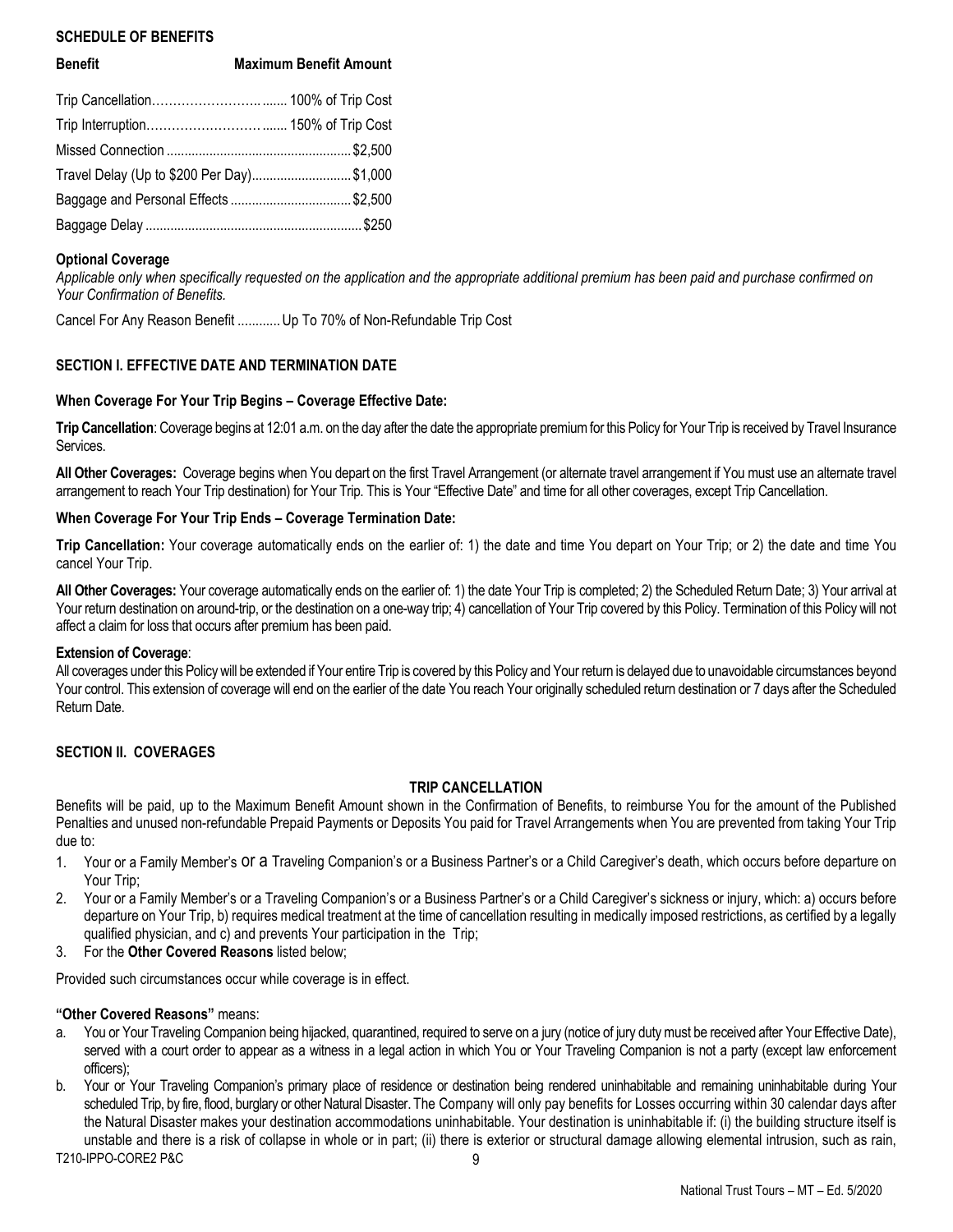wind, hail, or flood; (iii) immediate safety hazards have yet to be cleared such as debris on roofs or downed electrical lines; or (iv) the rental property is without electricity or water. Benefits are not payable if a storm, snow storm, blizzard or hurricane is named on or before the Effective Date of Your Trip Cancellation coverage;

- c. Your or Your Traveling Companion's place of employment is rendered unsuitable for business due to fire, flood, burglary or other Natural Disaster and You and/or Your Traveling Companion are required to work as a result. You will receive benefits up to 100% of the non-refundable Prepaid travel expenses;
- d. a documented theft of passports or visas;
- e. a permanent transfer of employment of 250 miles or more. You will receive benefits up to 100% of the non-refundable Prepaid travel expenses;
- f. You or Your Traveling Companion being directly involved in a traffic accident, substantiated by a police report, while en route to Your scheduled point of departure;
- g. unannounced Strike that causes complete cessation of services for at least 12 consecutive hours of the Common Carrier on which You are scheduled to travel;
- h. Inclement Weather that causes complete cessation of services for at least 12 consecutive hours of the Common Carrier on which You are scheduled to travel:
- i. mechanical breakdown that causes complete cessation of services for at least 12 consecutive hours of the Common Carrier on which You are scheduled to travel;
- j. a government-mandated shutdown of an airport or air traffic control system due to a Natural Disaster;
- k. You or Your Traveling Companion is in the military and called to emergency duty for a national disaster other than war;
- l. involuntary employer termination or layoff which affects You or a Traveling Companion. Employment must have been with the same employer for at least 1 continuous year. You will receive benefits up to 100% of the non-refundable Prepaid travel expenses;
- m. a Terrorist Incident that occurs within 30 days of Your Scheduled Departure Date in a city listed on the itinerary of Your Trip. This same city must not have experienced a Terrorist Incident within the 90 days prior to the Terrorist Incident that is causing Your cancellation of Your Trip. Benefits are not provided if the Travel Supplier offers a substitute itinerary;
- n. revocation of Your previously granted military leave or re-assignment due to war. Official written revocation/re-assignment by a supervisor or commanding officer of the appropriate branch of service will be required. This benefit only applies if the Policy has been purchased within 21 days of Your initial payment for Your Trip and for the full cost of Your Covered Trip;
- o. Bankruptcy or Default of an airline, or cruise line, tour operator or other travel provider (other than the Travel Supplier , tour operator or travel agency, organization or firm from whom You purchased Travel Arrangements supplied by others) causing a complete cessation of travel services more than 10 days following Your Effective Date. Benefits will be paid due to Bankruptcy or Default of an airline only if no alternate transportation is available. If alternate transportation is available, benefits will be limited to the change fee charged to allow You to transfer to another airline in order to get to Your intended destination. This benefit only applies if the Policy has been purchased within 21 days of the date Your initial deposit/payment for Your Trip is received;
- p. Your family or friends living abroad with whom You are planning to stay are unable to provide accommodations due to life threatening illness, life threatening injury or death of one of them;
- q. You, Your Traveling Companion or a Family Member traveling with You is required to work during the Trip. A written statement by an unrelated company official and/or the human resources department demonstrating revocation of previously approved time off will be required. You, Your Traveling Companion or Family Member cannot be a company owner or partner. This benefit only applies if the Policy has been purchased within 21 days of Your initial payment for the Trip. You will receive benefits up to 100% of the non-refundable Prepaid travel expenses; This provision is not applicable to temporary employment, independent contractors or self-employed persons;
- r. Mandatory evacuation ordered by local government authorities at Your Trip Destination (or official public evacuation notices or recommendations without a mandatory evacuation order issued) due to adverse weather or Natural Disaster;
- s. felonious assault of You or Your Traveling Companion within 10 days of the Scheduled Departure Date;
- t. You, Your Traveling Companion or Family Member traveling with You are directly involved in the merger of Your employer or the acquisition of Your employer by another company. You, Your Traveling Companion or Family Member cannot be a company owner or partner. You will receive benefits up to 100% of the non-refundable Prepaid travel expenses;
- u. a cancellation of Your Trip within 48 hours of Your Scheduled Departure Date and time if Your Trip destination is under a hurricane warning issued by the NOAA National Hurricane Center, provided the cancellation of Your Trip occurs more than 14 days following Your Effective Date of coverage for the Trip Cancellation Benefits:
- v. the primary or secondary school that You, Your Family Member traveling with You or Traveling Companion attends continues classes beyond the predefined school year, due to unforeseeable events which: 1) occur after Your Effective Date for Trip Cancellation; and 2) cause the classes to extend beyond the Scheduled Departure Date of Your Trip. Extensions due to extra-curricular or athletic events are not covered;
- w. a cancellation of Your Trip if Your arrival on the Trip is delayed and causes You to lose 50% or more of the scheduled Trip duration due to the reasons covered under the Missed Connection Benefit.
- x. Your normal pregnancy or attending the childbirth of Your Family Member. The pregnancy must occur after the Plan Effective Date and be verified by medical records;
- y. A transfer of You or Your Traveling Companion by the employer by whom You or Your Traveling Companion are employed on Your Effective Date which requires their principal residence to be relocated. You will receive benefits up to 50% of the non-refundable Prepaid travel expenses;
- z. Interruption of road service at Your destination due to inclement weather or Natural Disaster so as to prohibit You from reaching Your destination, for more than 6 hours and only for up to 15 days from interruption of road service or to resumption of road service, whichever comes first.

If You must reschedule the Trip due to a covered reason, a benefit will be paid, up to a maximum of \$150, for the reissue fee charged by the airline to change Your tickets.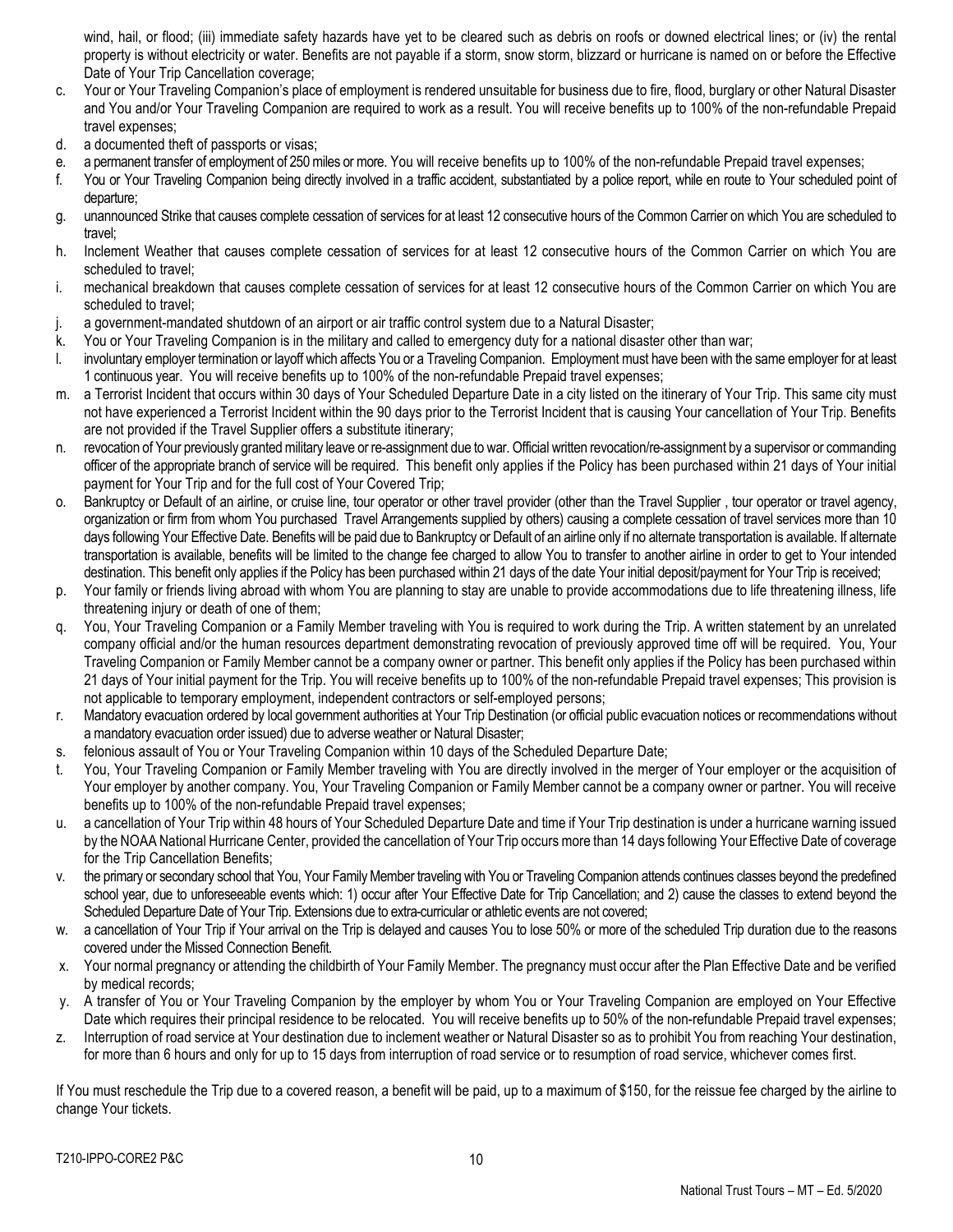All cancellations must be reported to the Travel Supplier within 72 hours of the event causing the need to cancel. If the event delays the reporting of the cancellation beyond the 72 hours, the event should be reported as soon as possible. Increased amounts of Published Penalties and unused non-refundable Prepaid Payments or Deposits that result from all other delays of reporting beyond 72 hours are not covered.

If Your Travel Supplier cancels Your Trip, a benefit will be paid for the reissue fee charged by the airline for the tickets. You must have covered the entire cost of Your Trip including the airfare cost.

The maximum payable under this Trip Cancellation Benefit is the lesser of the total amount of coverage You purchased or the Maximum Benefit Amount shown in the Schedule of Benefits.

# **Single Supplement**

Benefits will be paid, up to the Maximum Benefit Amount, for the additional cost incurred as a result of a change in the per person occupancy rate for Prepaid Travel Arrangements if a Traveling Companion's or Family Member's Trip is canceled for a covered reason and You do not cancel Your Trip.

These benefits will not duplicate any other benefits payable under the Policy or any coverage(s) attached to the Policy.

## **TRIP INTERRUPTION**

Benefits will be paid, up to the Maximum Benefit Amount shown in the Confirmation of Benefits, to reimburse You for the Prepaid Payments or Deposits for unused non-refundable land or water Travel Arrangements plus the Additional Transportation Cost paid:

- a) to join Your Trip if You must depart after Your Scheduled Departure Date or travel via alternate travel arrangements by the most direct route possible to reach Your Trip destination; or
- b) to rejoin Your Trip or transport You to Your originally scheduled return destination, if You must interrupt Your Trip after departure, each by the most direct route possible.

#### Trip Interruption must be due to:

- 1. Your or a Family Member's or a Traveling Companion's or a Business Partner's or a Child Caregiver's death, which occurs while You are on Your Trip;
- 2. Your or a Family Member's or a Traveling Companion's or a Business Partner's or a Child Caregiver's sickness or injury which: a) occurs while You are on Your Trip, b) requires medical treatment at the time of interruption resulting in medically imposed restrictions, as certified by a legally qualified physician, and c) prevents Your continued participation on Your Trip;
- 3. For the **Other Covered Reasons** listed below;

Provided such circumstances occur while coverage is in effect.

## **"Other Covered Reasons"** means:

- a. You or Your Traveling Companion being hijacked, quarantined, required to serve on a jury (notice of jury duty must be received after Your Effective Date) served with a court order to appear as a witness in a legal action in which You or Your Traveling Companion is not a party (except law enforcement officers);
- b. Your or Your Traveling Companion's primary place of residence or destination being rendered uninhabitable and remaining uninhabitable during Your scheduled Trip, by fire, flood, burglary or other Natural Disaster; The Company will only pay benefits for Losses occurring within 30 calendar days after the Natural Disaster makes Your destination accommodations uninhabitable. Your destination is uninhabitable if: (i) the building structure itself is unstable and there is a risk of collapse in whole or in part; (ii) there is exterior or structural damage allowing elemental intrusion, such as rain, wind, hail, or flood; (iii) immediate safety hazards have yet to be cleared such as debris on roofs or downed electrical lines; or (iv) the rental property is without electricity or water. Benefits are not payable if a storm, snow storm, blizzard or hurricane is named on or before the Effective Date of Your Trip Cancellation coverage;
- c. Your or Your Traveling Companion's place of employment is rendered unsuitable for business due to fire, flood, burglary or other Natural Disaster and You and/or Your Traveling Companion are required to work as a result; Your or Your Traveling Companion's company operations are interrupted by fire, flood, burglary, vandalism, Bankruptcy or financial Default;
- d. a documented theft of passports or visas;
- e. a permanent transfer of employment of 250 miles or more of You or Your Traveling Companion by the employer with whom You or Your Traveling Companion are employed on Your Effective Date which requires Your or Your Traveling Companion's principal residence to be relocated;
- f. You or Your Traveling Companion being directly involved in a traffic accident, substantiated by a police report, while en route to Your scheduled point of departure;
- g. unannounced Strike that causes complete cessation of services for at least 12 consecutive hours of the Common Carrier on which You are scheduled to travel;
- h. Inclement Weather that causes complete cessation of services for at least 6 consecutive hours of the Common Carrier on which You are scheduled to travel;
- i. mechanical breakdown that causes complete cessation of services for at least 12 consecutive hours of the Common Carrier on which You are scheduled to travel;
- j. a government-mandated shutdown of an airport or air traffic control system for reasons other than terrorism or an act of war;
- k. You or Your Traveling Companion is in the military and called to emergency duty for a national disaster other than war;
- l. involuntary employer termination or layoff affecting You or a Traveling Companion. Employment must have been with the same employer for at least 1 continuous year You will receive benefits up to 150% of the non-refundable Prepaid travel expenses;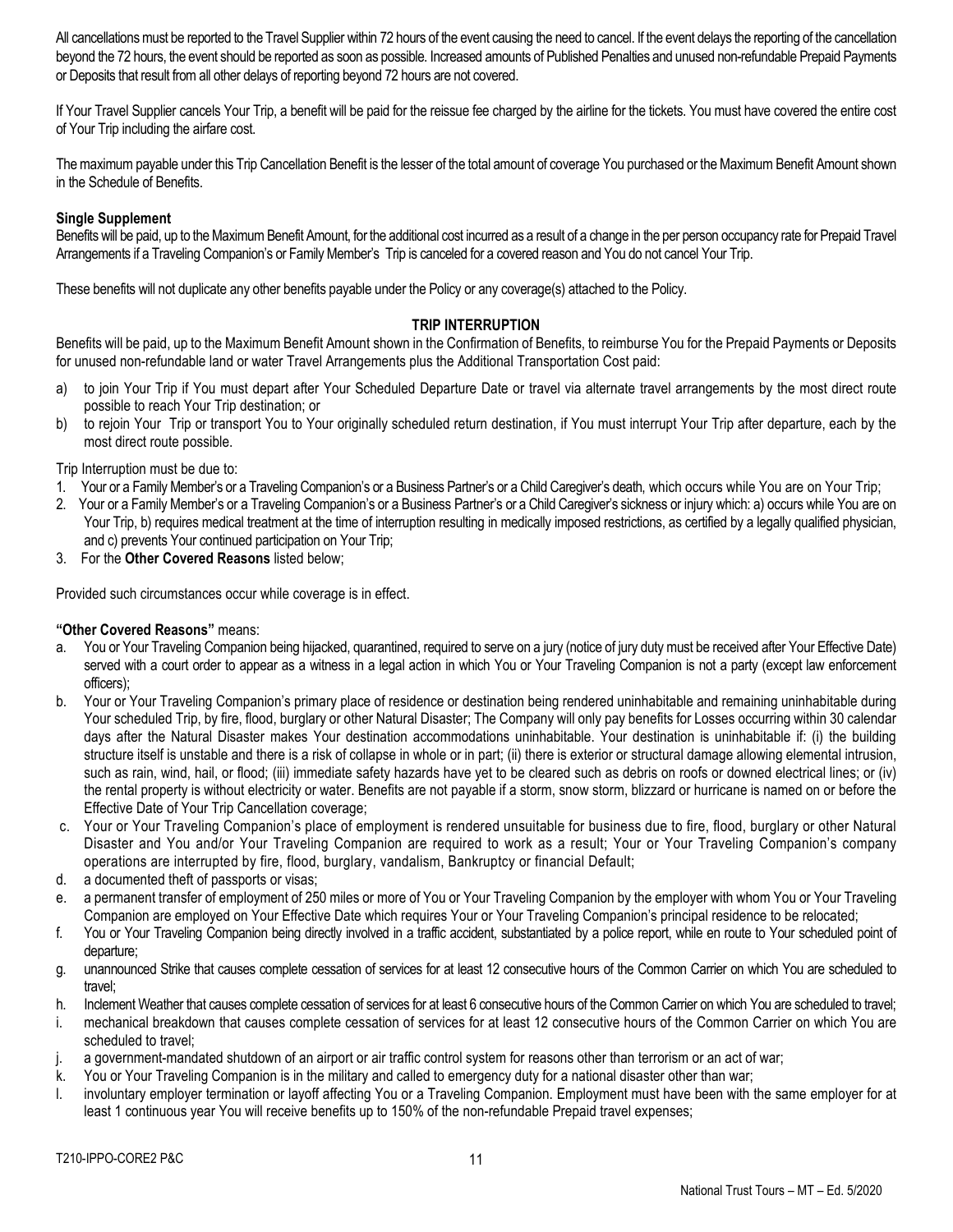- m. a Terrorist Incident that occurs within 30 days of Your Scheduled Departure Date in a city listed on the itinerary of Your Trip. This same city must not have experienced a Terrorist Incident within the 90 days prior to the Terrorist Incident that is causing Your interruption of the Trip. Benefits are not provided if the Travel Supplier offers a substitute itinerary;
- n. revocation of Your previously granted military leave or re-assignment due to war. Official written revocation/re-assignment by a supervisor or commanding officer of the appropriate branch of service will be required. This benefit only applies if the Policy has been purchased within 21 days of Your initial payment for Your Trip and for the full cost of Your Trip;
- o. Bankruptcy or Default of an airline, or cruise line, tour operator or other travel provider (other than the Travel Supplier , tour operator or travel agency, organization or firm from whom You purchased Travel Arrangements supplied by others) causing a complete cessation of travel services more than 10 days following Your Effective Date. Benefits will be paid due to Bankruptcy or Default of an airline only if no alternate transportation is available. If alternate transportation is available, benefits will be limited to the change fee charged to allow You to transfer to another airline in order to get to Your intended destination. This benefit only applies if the Policy has been purchased within 21 days of the date Your initial deposit/payment for the Trip is received;
- p. Your family or friends living abroad with whom You are planning to stay are unable to provide accommodations due to life threatening illness, life threatening injury or death of one of them or due to hospitalization or death of one of them;
- q. You, Your Traveling Companion or a Family Member traveling with You is required to work during Your Trip. A written statement by an unrelated company official and/or the human resources department demonstrating revocation of previously approved time off will be required. You, Your Traveling Companion or Family Member cannot be a company owner or partner. This benefit only applies if the Policy has been purchased within 21 days of Your initial payment for Your Trip. You will receive benefits up to 150% of the non-refundable Prepaid travel expenses. This provision is not applicable to temporary employment, independent contractors or self-employed persons;
- r. Mandatory evacuation ordered by local government authorities at Your Trip Destination (or official public evacuation notices or recommendations without a mandatory evacuation order issued) due to adverse weather or Natural Disaster;
- s. felonious assault of You or Your Traveling Companion traveling with You within 10 days of the Scheduled Departure Date;
- t. You, Your Traveling Companion or Family Member traveling with You are directly involved in the merger of Your employer or the acquisition of Your employer by another company. You, Your Traveling Companion or Family Member cannot be a company owner or partner. You will receive benefits up to 150% of the non-refundable Prepaid travel expenses;
- u. a cancellation of Your Trip within 48 hours of Your Scheduled Departure Date and time if Your Trip destination is under a hurricane warning issued by the NOAA National Hurricane Center, provided the cancellation of Your Trip occurs more than 14 days following Your Effective Date of coverage for Your Trip Cancellation Benefits;
- v. the primary or secondary school that You, Your Family Member traveling with You or Traveling Companion attends extends its operating session beyond the predefined school year to fall within the period of the travel dates of Your Trip due to unforeseeable events which commence while Your coverage is in effect. Extensions due to extra-curricular or athletic events are not covered;
- a cancellation of Your Trip if Your arrival on the Trip is delayed and causes You to lose 50% or more of Your scheduled Trip duration due to the reasons covered under the Missed Connection Benefit.
- x. Your normal pregnancy or attending the childbirth of Your Family Member. The pregnancy must occur after Your Effective Date and be verified by medical records;
- y. Interruption of road service at Your destination due to inclement weather or Natural Disaster so as to prohibit You from reaching Your destination, for more than 6 hours and only for up to 15 days from interruption of road service or to resumption of road service, whichever comes first;
- z. A transfer of You or Your Traveling Companion by the employer by whom You or Your Traveling Companion are employed on Your Effective Date which requires their principal residence to be relocated. You will receive benefits up to 150% of the non-refundable Prepaid travel expenses.

## **Single Supplement**

Benefits will be paid, up to the Maximum Benefit Amount, for the additional cost incurred as a result of a change in the per person occupancy rate for Prepaid Travel Arrangements if a Traveling Companion's or Family Member's Trip is interrupted for a Covered Reason and You do not interrupt Your Trip.

These benefits will not duplicate any other benefits payable under the Policy or any coverage(s) attached to the Policy.

## **TRAVEL DELAY**

Benefits will be paid for: 1) the non-refundable, unused portion of the Prepaid expenses for Your Trip as long as the expenses are supported by proof of purchase and are not reimbursable by any other source; and 2) reasonable accommodation, meal, telephone call and local transportation expenses incurred by You, up to the Maximum Benefit Amount shown in the Schedule of Benefits, if You are delayed for 12 hours or more while en route to or from, or during Your Trip, due to:

- a) any delay of a Common Carrier (the delay must be certified by the Common Carrier);
- b) a traffic accident in which You or Your Traveling Companion are not directly involved (must be substantiated by a police report);
- c) lost or stolen passports, travel documents or money (must be substantiated by a police report);
- d) quarantine, hijacking, Strike, Natural Disaster, terrorism or riot;
- e) a documented weather condition preventing You from getting to the point of departure.

Benefits will not be paid for any expenses, which have been reimbursed, or for any services that have been provided by the Common Carrier.

These benefits will not duplicate any other benefits payable under the Policy or any coverage(s) attached to the Policy.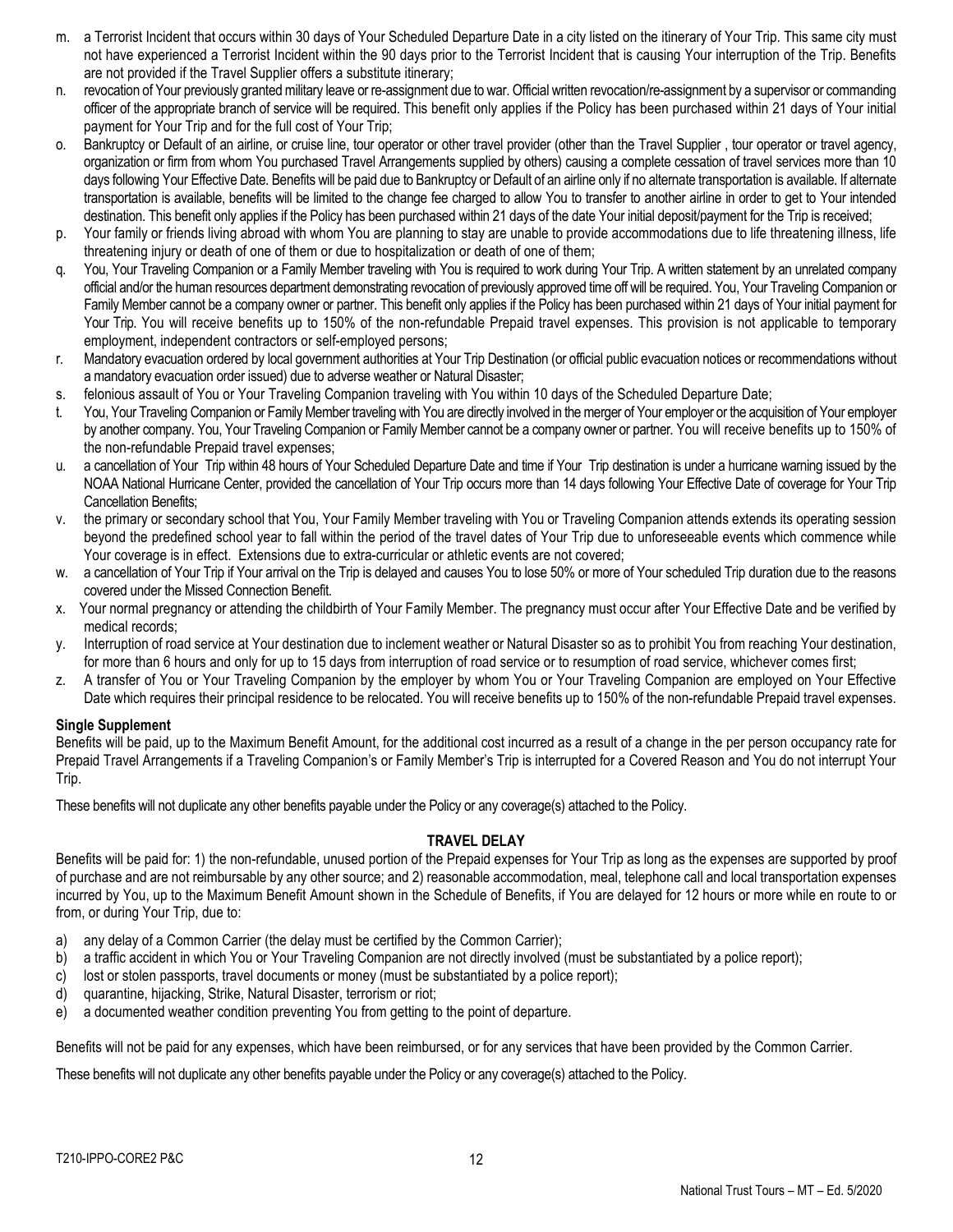# **BAGGAGE AND PERSONAL EFFECTS**

Benefits will be provided to You, up to the Maximum Benefit Amount shown in the Confirmation of Benefits: (a) against all risks of permanent loss, theft or damage to Your Baggage and Personal Effects; (b) subject to all General Exclusions and the Additional Limitations and Exclusions Specific to Baggage and Personal Effects in the Policy; and (c) occurring while coverage is in effect. For the purposes of this benefit: "Baggage and Personal Effects" means goods being used by You during Your Trip.

**Valuation and Payment of Loss:** The lesser of the following amounts will be paid:

- 1) the Actual Cash Value at the time of loss, theft or damage, except as provided below;
- 2) the cost to repair or replace the article with material of a like kind and quality; or
- 3) \$500 per article.

For claimed items without original receipts, payment of loss will be calculated based upon 75% of the Actual Cash Value at the time of loss, not to exceed \$150 per article.

We may take all or part of a damaged Baggage as a condition for payment of loss. In the event of a loss to a pair or set of items, We will:

- 1) repair or replace any part to restore the pair or set to its value before the loss; or
- 2) pay the difference between the value of the property before and after the loss.

A combined maximum of \$500 will be paid for jewelry; precious or semi-precious stones; watches; articles consisting in whole or in part of silver, gold or platinum; furs or articles trimmed with fur; cameras and their accessories and related equipment, computer, digital or electronic equipment or media.

A maximum of \$50 will be paid for the cost of replacing a passport or visa.

A maximum of \$50 will be paid for the cost associated with the unauthorized use or replacement of lost or stolen credit cards, subject to verification that You have complied with all conditions of the credit card company.

# **Baggage and Personal Effects does not include:**

- 1) animals;
- 2) automobiles and automobile equipment;
- 3) boats or other vehicles or conveyances;
- 4) trailers;
- 5) motors;
- 6) aircraft;
- 7) bicycles, except when checked as baggage with a Common Carrier;
- 8) household effects and furnishings;
- 9) antiques and collectors items;
- 10) eyeglasses sunglasses, contact lenses, artificial teeth, dentures, dental bridges, retainers, or other orthodontic devices or hearing aids;
- 11) artificial limbs or other prosthetic devices;
- 12) prescribed medications;
- 13) keys, money, stamps and credit cards (except as otherwise specifically covered herein);
- 14) securities, stamps, tickets and documents (except as coverage is otherwise specifically provided herein);
- 15) professional or occupational equipment or property, whether or not electronic business equipment;
- 16) sporting equipment if the loss results from the use thereof;
- 17) telephones or PDA devices, computer hardware or software;
- 18) computer, digital or electronic equipment or media.

**Baggage Delay:** We will reimburse You, less any amount paid or payable from any other valid and collectible insurance or indemnity, up to the amount shown in the Schedule of Benefits, for the cost of reasonable additional clothing and personal articles purchased by You, if Your Baggage is delayed for 24 hours or more during Your Trip.

We will also reimburse You up to \$100 for expenses incurred during Your Trip to expedite the return of Your delayed Baggage. This coverage terminates upon Your arrival at the return destination of Your Trip.

# **Additional Limitations and Exclusions Specific to Baggage and Personal Effects:**

Benefits are not payable for any loss caused by or resulting from:

- a) breakage of brittle or fragile articles
- b) wear and tear or gradual deterioration;
- c) confiscation or appropriation by order of any government or custom's rule;
- d) theft or pilferage while left in any unlocked or unattended vehicle;
- e) property illegally acquired, kept, stored or transported;
- f) Your negligent acts or omissions; or
- g) property shipped as freight or shipped prior to the Scheduled Departure Date ;
- h) electrical current, including electric arcing that damages or destroys electrical devices or appliances.

**Additional Claims Provisions Specific to Baggage:**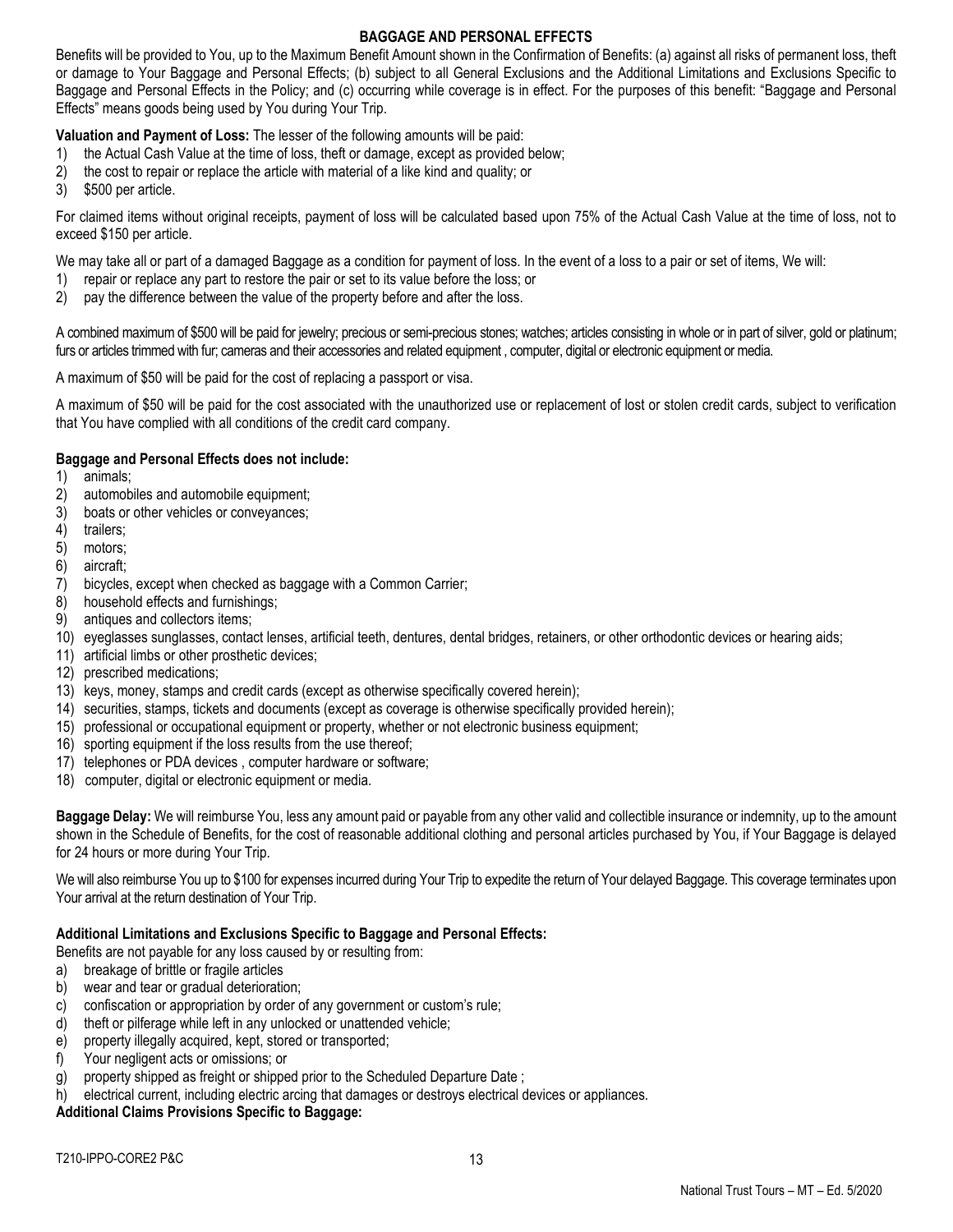Insured's Duties After Loss of or Damage to Property or Delay of Baggage: In case of loss, theft, damage or delay of baggage or personal effects, and Insured must:

- a) take all reasonable steps to protect, save or recover the property:
- b) promptly notify, in writing, either the police, hotel proprietors, ship lines, airlines, railroad, bus, airport or other station authorities, tour operators or group leaders, or any Common Carrier or bailee who has custody of Your property at the time of loss:
- c) produce records needed to verify the claim and its amount ,and permit copies to be made:
- d) send proof of loss as soon as reasonably possible after date of loss, providing date, time, and cause of loss, and a complete list of damaged/lost items : and
- e) allow the company to examine baggage or personal effects, if requested.

These benefits will not duplicate any other benefits payable under the Policy or any coverage(s) attached to the Policy.

#### **MISSED CONNECTION**

If You miss Your cruise or tour departure because Your arrival at Your Trip destination is delayed for 6 or more hours, due to:

- a) any delay of a Common Carrier (the delay must be certified by the Common Carrier);
- b) documented weather condition preventing You from getting to the point of departure;
- c) quarantine, hijacking, Strike, Natural Disaster, terrorism or riot.

We will reimburse You up to the Maximum Benefit Amount shown in the Schedule of Benefits, for:

- a) Your Additional Transportation Cost to join Your Trip; and
- b) Your Prepaid expenses for the unused land or water Travel Arrangements; and
- c) reasonable accommodation, telephone and meal expenses up to \$100 per day necessarily incurred by You for which You have proof of purchase and which were not paid for or provided by any other source.

These benefits will not duplicate any other benefits payable under the Policy or any coverage(s) attached to the Policy.

#### **CANCEL FOR ANY REASON BENEFIT**

**Optional Coverage:** Applicable only when purchased within 21 days of original plan purchase and if the appropriate additional premium has been paid.

If You cancel Your Trip for any reason not otherwise covered by this Policy, benefits will be paid for 70% of the Prepaid, forfeited, non-refundable Payments or Deposits You paid for Your Trip provided:

- a) Your payment for this Policy is received within 21 days of the date Your initial Payment or Deposit for Your Trip is received; and
- b) You insure 100% of the Prepaid Trip costs that are subject to cancellation penalties or restrictions and also insure within 21 days of the Payment or Deposit for those Travel Arrangements the cost of any subsequent Travel Arrangements (or any other Travel Arrangements not made through Your travel agent) added to Your Trip; and
- c) You cancel Your Trip 48 hours or more before Your Scheduled Departure Date.

## **SECTION III. DEFINITIONS**

**"Actual Cash Value"** means current replacement cost for items of like kind and quality.

**"Additional Transportation Cost"** means the actual cost incurred for one-way Economy Transportation by Common Carrier reduced by the value of an unused travel ticket.

**"Air Carrier"** means any air conveyance operating under a valid license for the transportation of passengers for hire.

**"Baggage and Personal Effects"** means luggage, personal possessions and travel documents taken by You on Your Trip.

**"Bankruptcy or Default"** means the total cessation of operations due to insolvency, with or without the filing of a bankruptcy petition by an airline, or cruise line, tour operator or other travel provider provided the Bankruptcy or Default occurs more than 14 days following Your Effective Date for the Trip Cancellation Benefits. There is no coverage for the Bankruptcy or Default of any person, organization, agency or firm from whom You purchased Travel Arrangements supplied by others.

**"Business Partner"** means an individual who (a) is involved in a legal general partnership with You and (b) is actively involved in the day to day management of Your business.

**"Caregiver"** means an individual employed for the purpose of providing assistance with activities of daily living to You or to Your Family Member who has a physical or mental impairment. The Caregiver must be employed by You or Your Family Member. A Caregiver is not a babysitter; childcare service, facility or provider; or persons employed by any service, provider or facility to supply assisted living or skilled nursing personnel.

**"Child Caregiver"** means an individual providing basic childcare service needs for Your minor children under the age of 18 while You are on the Trip without the minor children. The arrangement of being the Child Caregiver while You are on the Trip must be made 30 or more days prior to the Scheduled Departure Date.

**"Common Carrier"** means any land, sea, or air conveyance operating under a valid license for the transportation of passengers for hire , not including taxicabs or rented, leased or privately owned motor vehicles.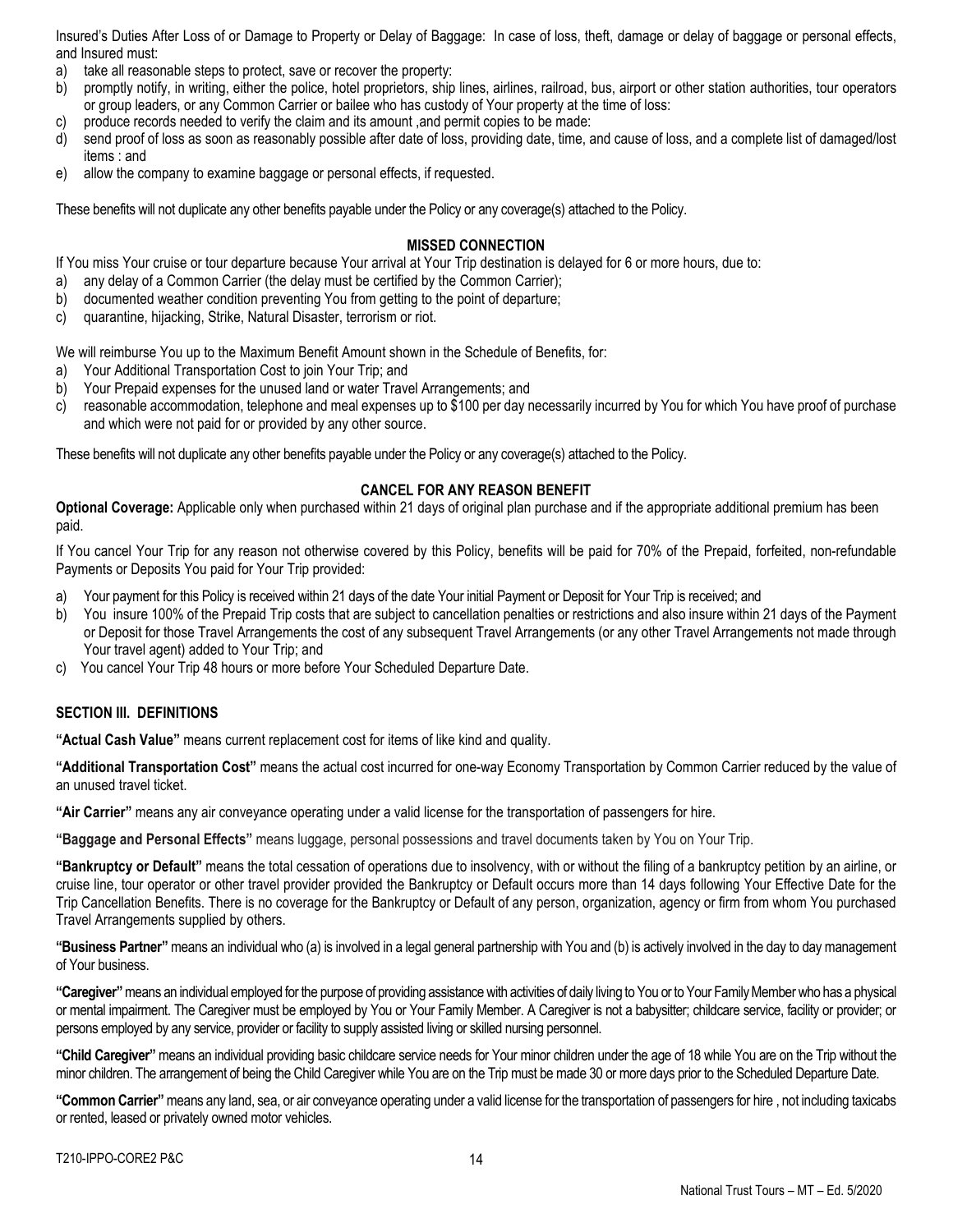**"Confirmation of Benefits**" means a written confirmation specifying the coverages and amounts has purchased and which is delivered to You following purchase**.**

**"Domestic Partner** means an opposite or same sex partner who, for at least 12 consecutive months, has resided with You and shared financial assets/obligations with You. Both You and the Domestic Partner must: (1) intend to be life partners; (2) be at least the age of consent in the state in which You both reside; and (3) be mentally competent to contract. Neither You nor the Domestic Partner can be related by blood to a degree of closeness that would prohibit a legal marriage, be married to anyone else, or have any other Domestic Partner. The Company may require proof of the Domestic Partner relationship in the form of a signed and completed affidavit of domestic partnership.

**"Economy Transportation"** means the lowest published available transportation rate for a ticket on a Common Carrier matching the original class of transportation that You purchased for Your Trip.

**"Excluded Country"** means one of the following countries from which Non-Medical Emergency Evacuations are not available such as Afghanistan, Chechnya, Democratic Republic of the Congo, Iran, Iraq, Israel West Bank, Israel Gaza Strip, Ivory Coast, Lebanon, Libya, North Korea, Somalia, Sudan, Syria, or any country subject to the administration and enforcement of U.S. economic embargoes and trade sanctions by the OFFICE OF FOREIGN ASSET CONTROLS (OFAC);

**"Family Member"** means any of the following: Your or Your Traveling Companion's legal spouse (or common-law spouse where legal), legal guardian or ward, son or daughter (adopted, foster, step or in-law), brother or sister (includes step or in-law), parent (includes step or in-law), grandparent (includes in-law), grandchild, aunt, uncle, niece or nephew, Domestic Partner, Caregiver, or Child Caregiver.

**"Home"** means Your primary place of residence.

**"Inclement Weather"** means any weather condition that delays the scheduled arrival or departure of a Common Carrier.

**"Insured"** means a person(s) who is booked to travel on a Trip, and for whom the required premium is paid, also referred to as You and Your.

**"Intoxicated"** mean a blood alcohol level that equals or exceeds the legal limit for operating a motor vehicle in the state or jurisdiction where You are located at the time of an incident.

**"Maximum Benefit Amount"** means the maximum amount payable for coverage provided to You as shown in the Schedule of Benefits.

"**Natural Disaster**" means a flood, hurricane, tornado, earthquake, mudslide, tsunami, avalanche, landslide, volcanic eruption, fire, wildfire or blizzard that is due to natural causes.

**"Payments or Deposits"** means the cash, check, or credit card amounts actually paid or used for Your Trip. Certificates, vouchers, discounts, credits, frequent traveler or frequent flyer rewards, miles or points applied (in part or in full) towards the cost of Your Travel Arrangements are not Payments or Deposits as defined herein.

**"Penalty"** means a fee assessed for canceling a reservation. For airline tickets, the cancellation penalty is usually collected by refunding only a portion of the ticket price. For hotel reservations, the cancellation penalty is charged to the credit card or deposit used to secure the reservation.

**"Prepaid"** means Payments or Deposits paid for Travel Arrangements for Your Trip prior to Your actual or Scheduled Departure Date. Payments or Deposits for shore excursions, theater, concert or event tickets or fees, or sightseeing, if such arrangements are made during Your Trip and are to be used prior to the Scheduled Return Date of Your Trip, are not considered Prepaid as defined herein.

**"Published Penalties"** means any published cancellation penalties levied by Your travel agency or Travel Supplier that apply to all clients of the travel agency or Travel Supplier and can be documented at time of Your purchase of Travel Arrangements from Your travel agency. The maximum amount reimbursable for travel agency published penalties is 10% of the total trip cost excluding taxes and other non-commissionable items.

**"Scheduled Departure Date"** means the date on which You are originally scheduled to leave on Your Trip.

**"Scheduled Return Date"** means the date on which You are originally scheduled to return to the point of origin or the original final destination of Your Trip.

**"Strike"** means any organized and legally sanctioned labor disagreement resulting in a stoppage of work: (a) as a result of a combined effort of workers which was unannounced and unpublished at the time travel services were purchased; and (b) which interferes with the normal departure and arrival of a Common Carrier.

**"Terrorist Incident"** means an act of violence, that is deemed terrorism by the United States Government other than civil disorder or riot (that is not an act of war, declared or undeclared) that results in loss of life or major damage to property, by any person acting alone or in association with other persons on behalf of or in connection with any organization of foreign government which is generally recognized as having the intent to overthrow or influence the control of any other foreign government. The Terrorist Incident must be documented in a Travel Warning issued by the United States' Department of State advising Americans to avoid that certain country.

**"Third Party"** means a person or entity other than You or the Company.

**"Transportation Expense"** means the cost of Medically Necessary conveyance, personnel, services or supplies.

**"Travel Arrangements"** means: (a) transportation; (b) accommodations; and (c) other specified services arranged by the Travel Supplier for Your Trip.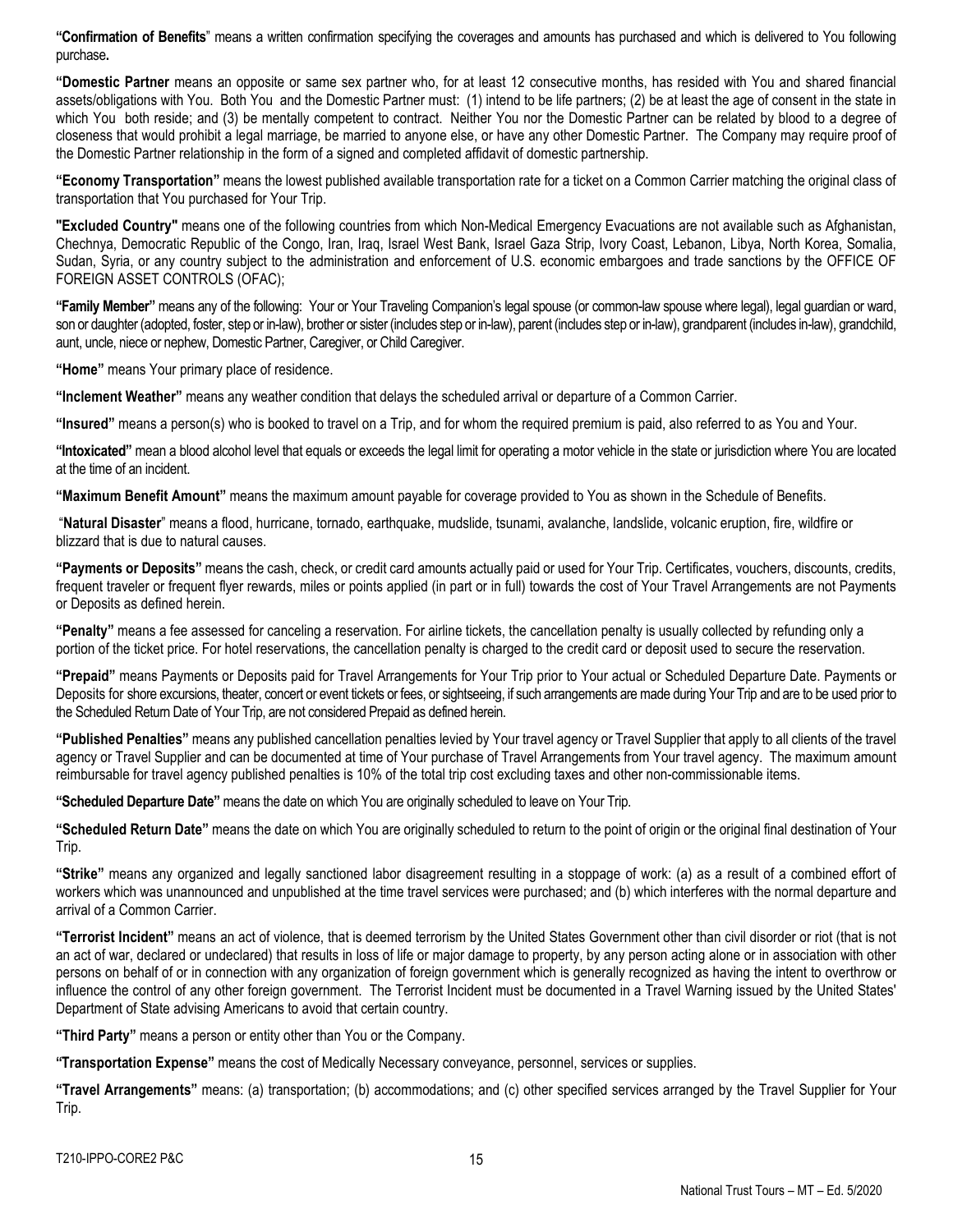**"Travel Advisory or Travel Warning"** means U.S. State Department communication advising caution in traveling to specified destinations due to reasons such as armed violence, civil or political unrest, high incidence of crime (specially kidnapping and/or murder), natural disaster or outbreak of one or more contagious diseases.

**"Traveling Companion"** means persons whose names appear with Yours on the same Travel Arrangements and who, during Your Trip, will accompany You or will share accommodations with You in the same room, cabin, condominium unit, apartment unit or other lodging. A group or tour organizer, sponsor or leader is not a Traveling Companion as defined, unless sharing accommodations in the same room, cabin, condominium unit, apartment unit or other lodging with You.

**"Travel Supplier"** means any entity or organization that coordinates or supplies travel services for You.

**"Trip"** means a scheduled trip for which coverage for Travel Arrangements is requested and the premium is paid prior to Your actual or Scheduled Departure Date of Your Trip.

**"Us", "We", "Our"** means United States Fire Insurance Company**.**

#### **SECTION IV. GENERAL EXCLUSIONS AND LIMITATIONS**

#### **Benefits are not payable for any loss due to, arising or resulting from:**

- 1. suicide, attempted suicide or any intentionally self-inflicted injury of You, a Traveling Companion, Family Member or Business Partner booked to travel with You, while sane or insane;
- 2. an act of declared or undeclared war;
- 3. participating in maneuvers or training exercises of an armed service, except while participating in weekend or summer training for the reserve forces of the United States, including the National Guard;
- 4. riding or driving in races, or speed or endurance competitions or events;
- 5. mountaineering (engaging in the sport of scaling mountains generally requiring the use of picks, ropes, or other special equipment);
- 6. participating as a member of a team in an organized sporting competition or participating as a professional in a stunt, athletic or sporting event or competition;
- 7. piloting or learning to pilot or acting as a member of the crew of any aircraft;
- 8. being Intoxicated as defined herein, or under the influence of any controlled substance unless as administered or prescribed by a Legally Qualified Physician;
- 9. the commission of or attempt to commit a felony or being engaged in an illegal occupation;
- 10. amounts which exceed the Maximum Benefit Amount for each coverage as shown in the Schedule of Benefits;
- 11. a loss or damage caused by detention, confiscation or destruction by customs;
- 12. failure of any tour operator, Common Carrier, or other travel supplier, person or agency to provide the bargained-for travel arrangements for reasons other than Bankruptcy or Default;
- 13. business, contractual or educational obligations of You, a Family Member, Business Partner, or Traveling Companion;
- 14. Bankruptcy or Default or failure to supply services by a supplier of travel services;
- 15. due to loss or damage (including death or injury) and any associated cost or expense resulting directly from the discharge, explosion or use of any device, weapon or material employing or involving chemical, biological, radiological or similar agents, whether in time of peace or war, and regardless of who commits the act and regardless of any other sequence thereto.

## **SECTION V. PAYMENT OF CLAIMS**

**Claim Procedures: Notice of Claim**: Notice of claim must be reported within 20 days after a loss occurs or as soon as is reasonably possible. You or someone on Your behalf may give the notice. The notice should be given to Us or Our designated representative and should include sufficient information to identify You.

**Claim Procedures: Claim Forms**: When notice of claim is received by Us or Our designated representative, forms for filing proof of loss will be furnished. If these forms are not sent within 15 days, the proof of loss requirements can be met by You sending Us a written statement of what happened. This statement must be received within the time given for filing proof of loss.

**Claim Procedures: Proof of Loss**: Proof of loss must be provided within 90 days after the date of the loss or as soon as is reasonably possible. Proof must, however, be furnished no later than 12 months from the time it is otherwise required, except in the absence of legal capacity.

**Payment of Claims: When Paid:** We, or Our designated representative, will pay the claim after receipt of acceptable proof of loss.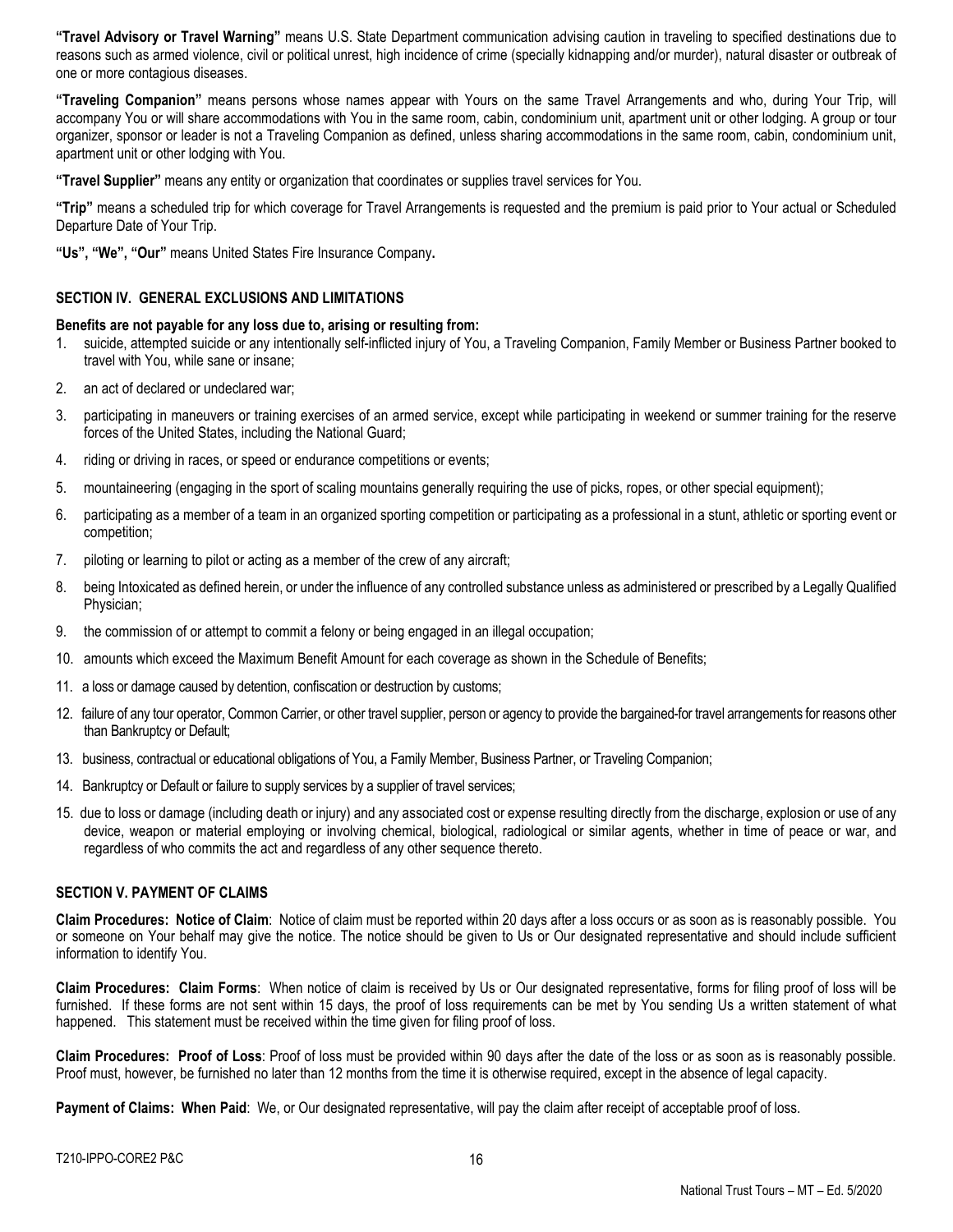**Payment of Claims**: **To Whom Paid**: Benefits for loss of life will be paid to Your designated beneficiary. If a beneficiary is not otherwise designated by You, benefits for loss of life will be paid to the first of the following surviving preference beneficiaries:

- 
- a) Your spouse;<br>b) Your child or Your child or children jointly;
- c) Your parents jointly if both are living or the surviving parent if only one survives;
- d) Your brothers and sisters jointly; or
- e) Your estate.

All other Benefits will be paid directly to You, unless otherwise directed. Any accrued benefits unpaid at Your death will be paid to Your estate. If You have assigned Your benefits, We will honor the assignment if a signed copy has been filed with us. We are not responsible for the validity of any assignment.

All or a portion of all benefits provided by the Policy may, at Our option, be paid directly to the provider of the service(s) to You. All benefits not paid to the provider will be paid to You.

**Subrogation:** If the Company has made a payment for a loss under this Policy, and the person to or for whom payment was made has a right to recover damages from the Third Party responsible for the loss, the Company will be subrogated to that right. You shall help the Company exercise the Company's rights in any reasonable way that the Company may request: nor do anything after the loss to prejudice the Company's rights: and in the event You recover damages from the Third Party responsible for the loss, You will hold the proceeds of the recover for the Company in trust and reimburse the Company to the extent of the Company's previous payment for the loss.

# **SECTION VI. GENERAL PROVISIONS**

**Entire Contract: Changes:** This Policy, enrollment form and any attachments are the entire contract of insurance. No agent may change it in any way. Only an officer of the Company can approve a change. Any such change must be shown in this Policy or its attachments.

**Beneficiary Designation and Change:** The Insured's beneficiary(ies) is (are) the person(s) designated by and on file with the Company/administrator.

An Insured over the age of majority and legally competent may change his or her beneficiary designation at any time, unless an irrevocable designation has been made, without the consent of the designated beneficiary(ies), by providing the Company/administrator with a written request for change. When the request is received, whether is then living or not, the change of beneficiary will relate back to and take effect as of the date of execution of the written request, but without prejudice to the Company on account of any payment made by it prior to receipt of the request.

**Misstatement of Age**: If premiums are based on age and the insured has misstated his or her age, there will be a fair adjustment of premiums based on his or her true age. If the benefits are based on age and the insured has misstated his or her age, there will be an adjustment of said benefit based on his or her true age. The Company may require satisfactory proof of age before paying any claim.

**Physician Examination and Autopsy:** The Company, at the expense of the Company, may have You examined when and as often as is reasonable while the claim is pending. The Company may have an autopsy done (at the expense of the Company) where it is not forbidden by law.

**Legal Actions:** All policy terms will be interpreted under the laws of the state in which the Policy was issued. No legal action may be brought to recover on the Policy within 60 days after written Proof of Loss has been furnished. No legal action for a claim may be brought against Us after 3 years from the time written Proof of Loss is required to be furnished.

**Concealment and Misrepresentation:** The entire coverage will be void, if before, during or after a loss, any material fact or circumstance relating to this Policy or claim has been concealed or misrepresented.

**Other Insurance with the Company:** You may be covered under only one travel Policy with the Company for each Trip. If You are covered under more than one such Policy, You may select the coverage that is to remain in effect. In the event of death, the selection will be made by the beneficiary or estate. Premiums paid (less claims paid) will be refunded for the duplicate coverage that does not remain in effect.

**Reductions in the Amount of Insurance:** The applicable benefit amount will be reduced by the amount of benefits, if any, previously paid for any loss or damage under this Policy for Your Trip.

**Payment of Premium:** Coverage is not effective unless all premium has been paid to the Company/administrator prior to a date of loss or insured occurrence.

**Termination of This Policy**: Termination of this Policy will not affect a claim for Loss which occurs while the Policy is in force.

**Transfer of Coverage:** Coverage under this Policy cannot be transferred to anyone else.

**Controlling Law:** Any part of this Policy that conflicts with the state law where this Policy is issued is changed to meet the requirements of that state's law.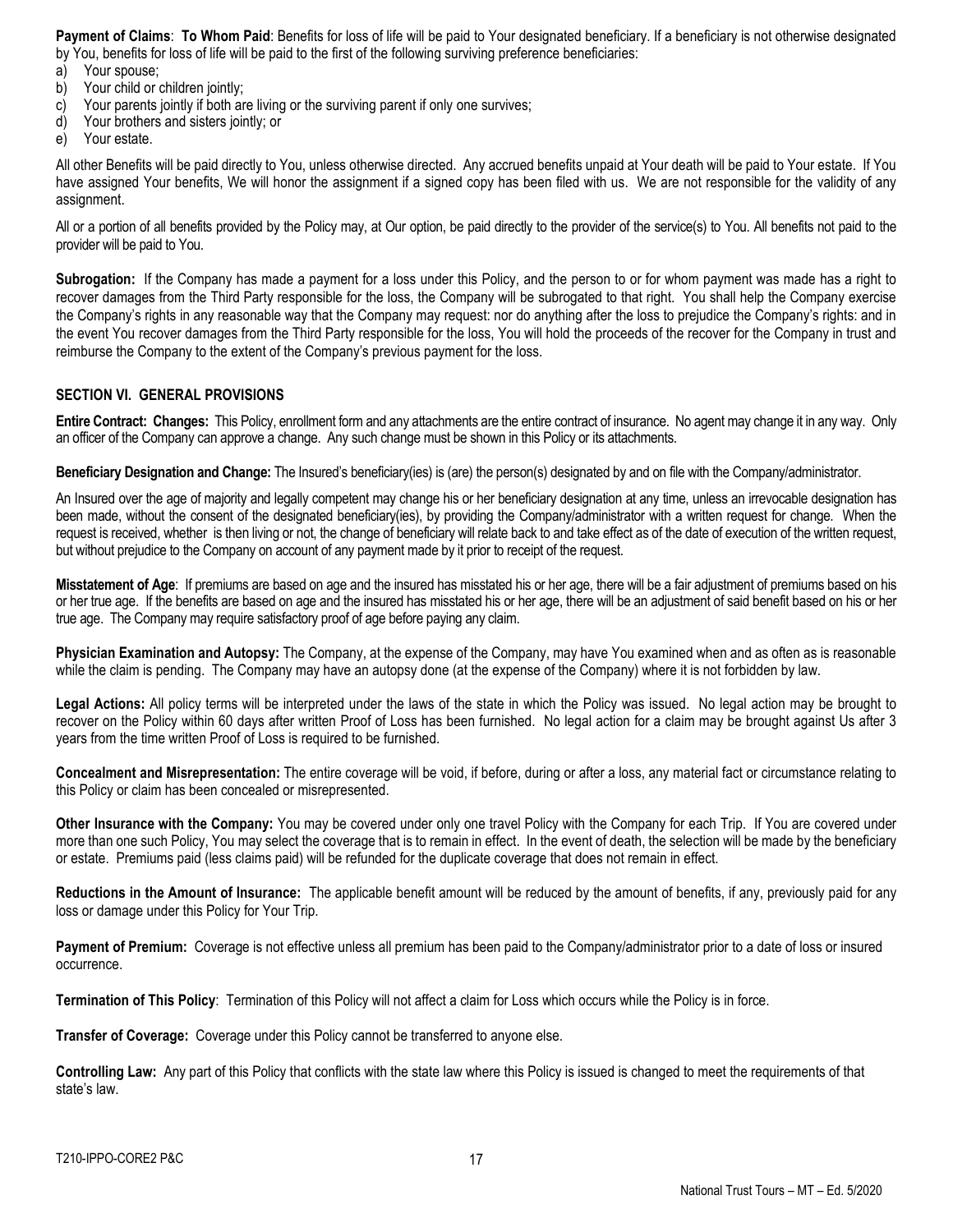# **Worldwide Assistance Services**

The Travel Assistance feature provides a variety of travel related services. Services offered include:

• Medical or Legal Referral

• Inoculation Information • Hospital Admission Guarantee

• Translation Service • Lost Baggage Retrieval

• Passport/Visa Information • Emergency Cash Advance

• Bail Bond • Prescription Drug/Eyeglass Replacement

Payment reimbursement to the Assistance Company is Your responsibility.

#### **24/7 Worldwide Assistance Services Travel Assistance, Medical Emergency and Concierge Service On Call International 888-699-1145 (within US) OR CALL COLLECT: 603-952-2074 (From all other locations)**

Travel assistance services are provided by an independent organization and not by United States Fire Insurance Company, Travel Insured International, or the Plan Administrator. There may be times when circumstances beyond the Assistance Company's control hinder their endeavors to provide travel assistance services. They will, however, make all reasonable efforts to provide travel assistance services and help You resolve Your emergency situation.

#### **AVAILABILITY OF SERVICES**

You are eligible for information and concierge services at any time after You purchase this plan. The Emergency Assistance Services become available when You actually start Your Covered Trip. Emergency Assistance, Concierge and Informational Services end the earliest of: midnight on the day the program expires; when You reach Your return destination; or when You complete Your Covered Trip. The Identity Theft Resolution Services become available on Your scheduled departure date for Your Covered Trip. Services are provided only for an Identity Theft event which occurs while on Your Covered Trip. Identity Theft Resolution does not guarantee that its intervention on behalf of You will result in a particular outcome or that its efforts on behalf of You will lead to a result satisfactory to You. Identity Theft Resolution does not include and shall not assist You for thefts involving non-US bank accounts.

#### **CONCIERGE SERVICES**

Concierge Services are provided by Travel Insured's designated provider. There is no charge for the services provided by the provider. You are responsible for the cost of services provided and charged for by third parties and for the actual cost of merchandise, entertainment, sports, tickets, food and beverages and other disbursement items. Services offered include:

Destination Profiles • Epicurean Needs • Event Ticketing • Floral Services • Tee Time Reservations • Hotel Accommodations • Meet-And-Greet Services • Shopping Assistance Services • Pre-Trip Assistance • Procurement of Hard-To-Find Items • Restaurant Referrals and Reservations • Rental Car Reservations • Airline Reservations

# **CLAIMS PROCEDURE**

**1. EMERGENCIES ARISING DURING YOUR COVERED TRIP:** Please contact On Call International (as above).

**2. TRIP CANCELLATION CLAIMS:** Contact your travel agent and Co-ordinated Benefit Plans, LLC (CBP) IMMEDIATELY to notify them of your cancellation and to avoid any non-covered expenses due to late reporting. CBP will then forward the appropriate claim form which must be completed by You AND the attending Physician, if applicable.

**3. ALL OTHER CLAIMS:** Report your claim as soon as possible to CBP (below). Provide the policy number, Your travel dates, and details describing the nature of Your loss. Upon receipt of this information, CBP will promptly forward You the appropriate claim form to complete.

Phone: 1-877-539-6442 For collect calls outside the U.S.: 1-727-450-8795

Mail: Co-ordinated Benefit Plans, LLC On Behalf of United States Fire Insurance Company P.O. Box 26222 Tampa, FL 33623 Fax: 1-800-560-6340

Or Email: [travelteam@cbpinsure.com](mailto:travelteam@cbpinsure.com)

Hours of operation: Monday, Tuesday, Wednesday, Friday 8:30am-5:00pm (eastern) Thursday 9:30am-5:00pm (eastern)